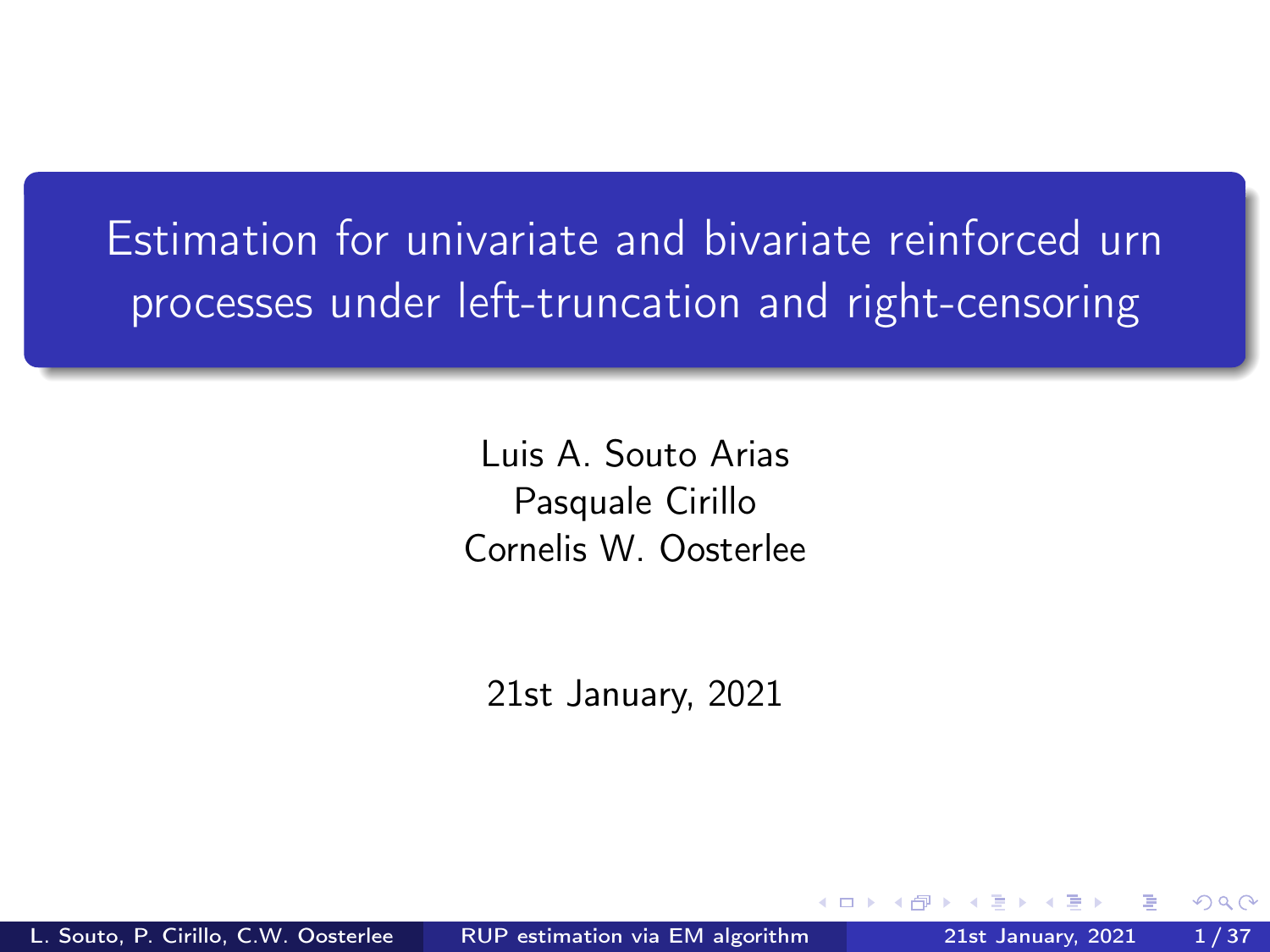

- [Reinforced Urn Process](#page-7-0)
- [Estimating the B-RUP](#page-18-0)
- [Numerical results](#page-25-0)



€⊡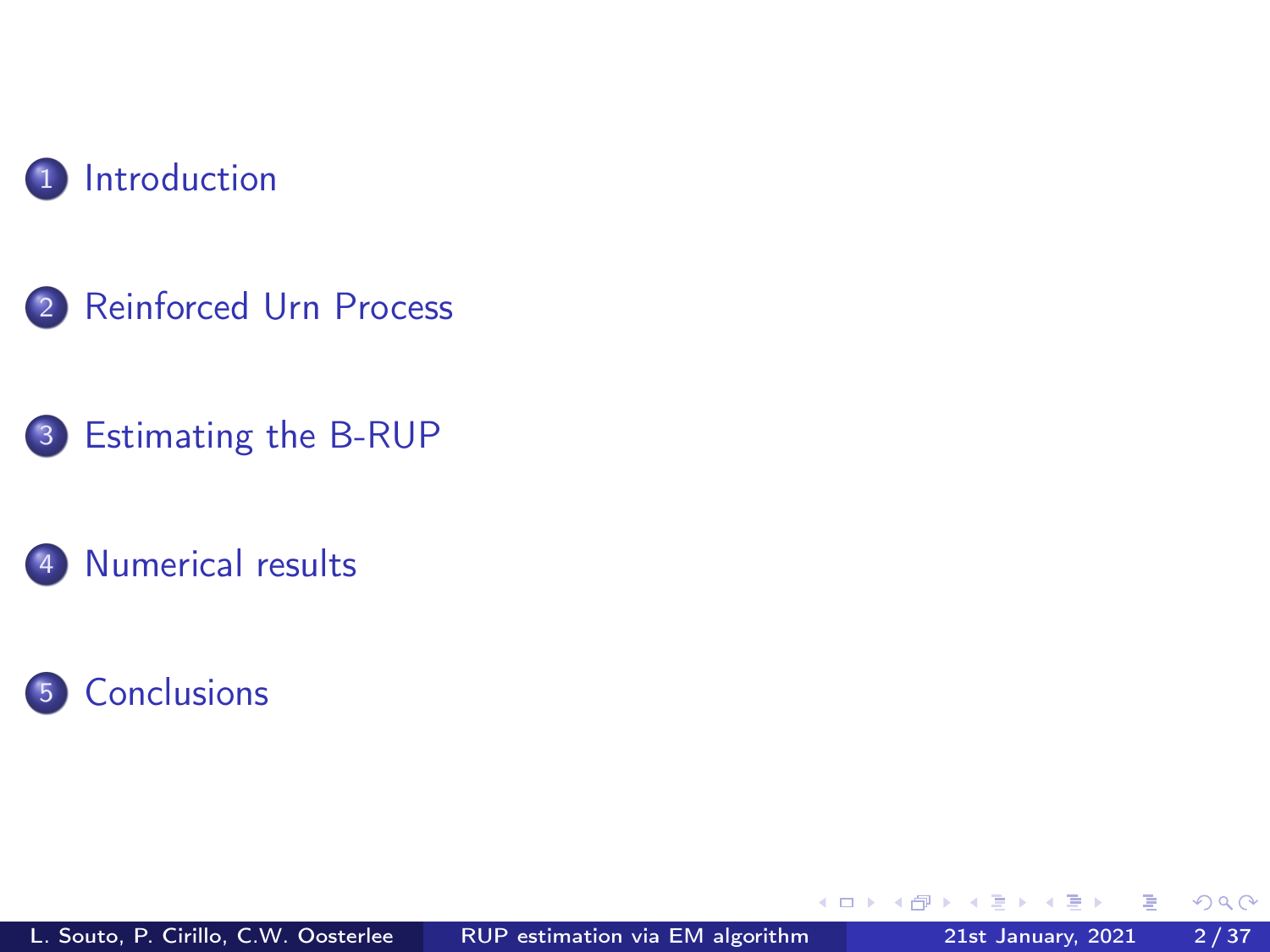#### <span id="page-2-0"></span>1 [Introduction](#page-2-0)

- **[Reinforced Urn Process](#page-7-0)**
- [Estimating the B-RUP](#page-18-0)
- [Numerical results](#page-25-0)



 $\leftarrow$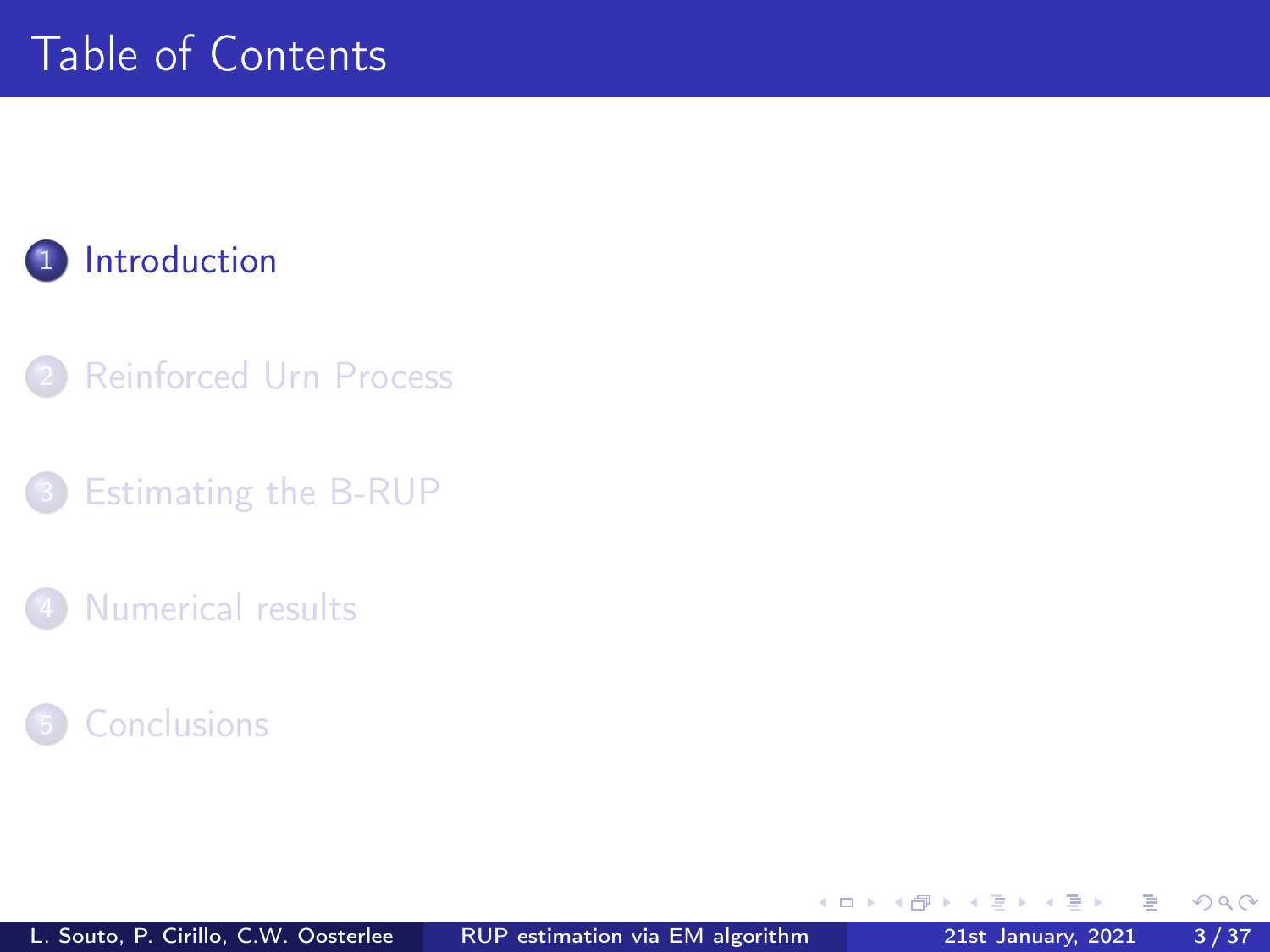- An annuity is financial product in which we pay a fixed amount of money and, in return, we receive periodic payments in the future.
- These products offer a fixed income stream **during the life** of the owner(s) of the contract (annuitant).
- Here we focus on joint and last survivor annuities, for which payments are made as long as at least one of the annuitants is still alive.

 $\Omega$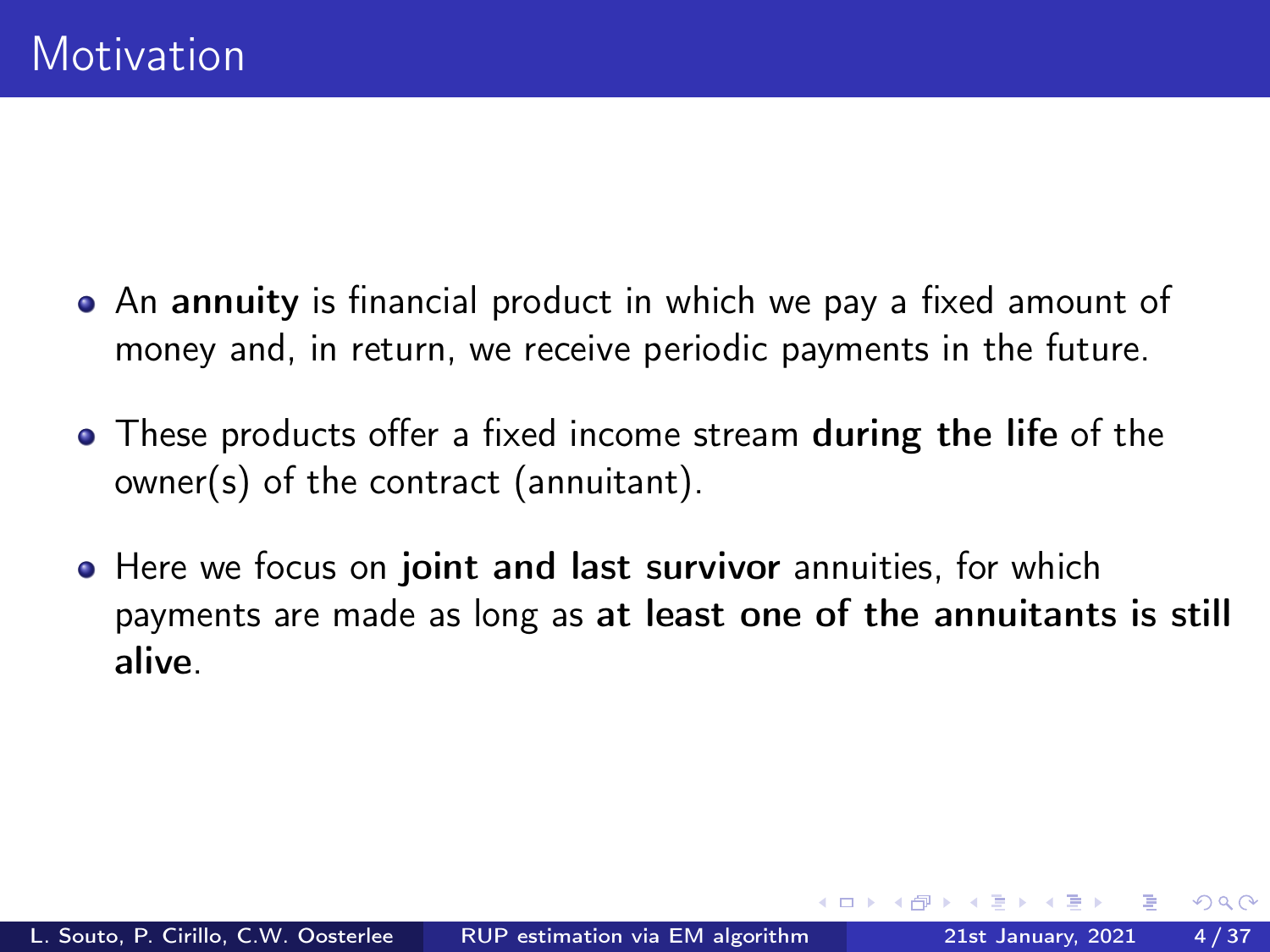The pricing formula for a joint and last-survivor annuity is

$$
C(x_0, y_0) = \sum_{k=0}^{\infty} \frac{P_{LS}^{(x_0, y_0)}(k)}{(1+r)^k},
$$
\n(1)

with:

- **o** *r* the interest rate.
- $\bullet$  ( $x_0, y_0$ ) the ages of the annuitants when they buy the annuity.
- $P_{LS}^{(\varkappa_0,\varkappa_0)}(k)$  the probability that at least one of the two annuitants survives another  $k$  years, given their current age.

つひい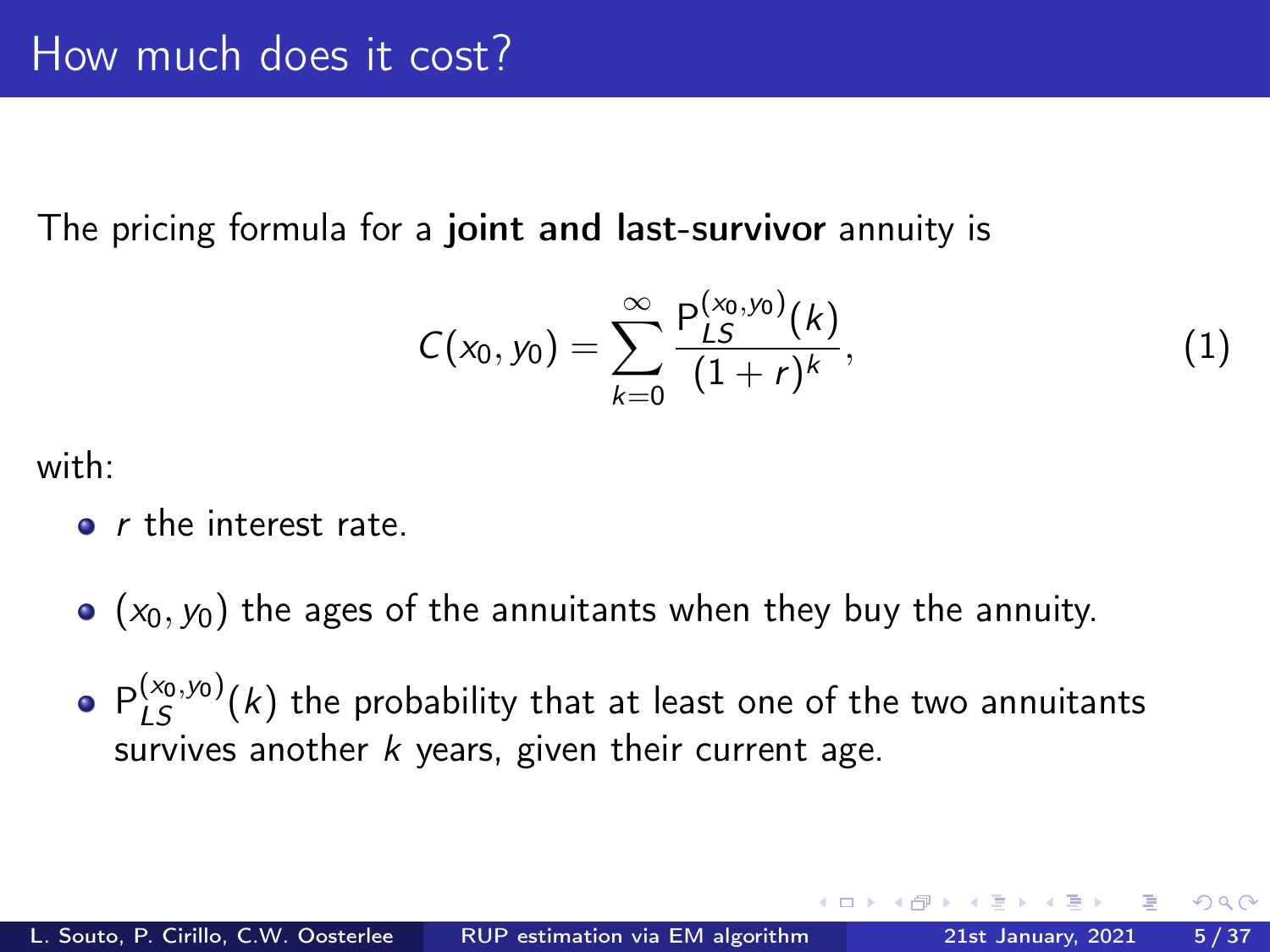Estimating  $P_{LS}^{(x_0,y_0)}$  requires large amounts of data about the joint life span of the spouses.



• In survival studies most of the couples are left-truncated and right-censored observations.

つひい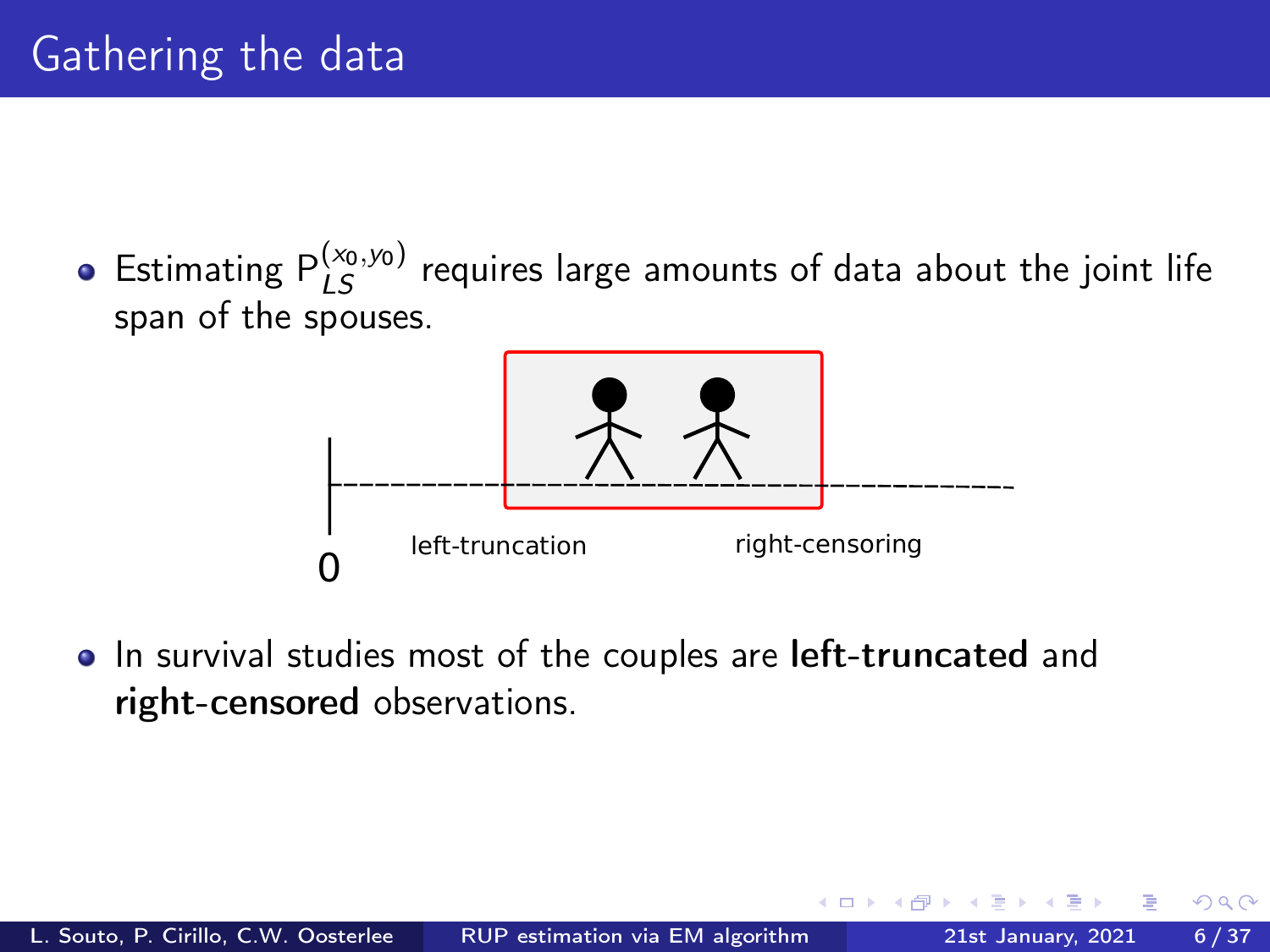- Use of the Reinforced Urn Process (RUP) of [Walker and Muliere](#page-35-0) [\[1997\]](#page-35-0) and the bivariate extension of [Bulla et al. \[2007\]](#page-35-1) (B-RUP).
- Estimation of the B-RUP via the Expectation-Maximization algorithm.
- Performance of the model with an empirical data set.
- Compare the annuity price when assuming dependence vs. independence.
- This talk is based on the following paper: [https:](https://papers.ssrn.com/sol3/papers.cfm?abstract_id=3593391) [//papers.ssrn.com/sol3/papers.cfm?abstract\\_id=3593391](https://papers.ssrn.com/sol3/papers.cfm?abstract_id=3593391)

 $\Omega$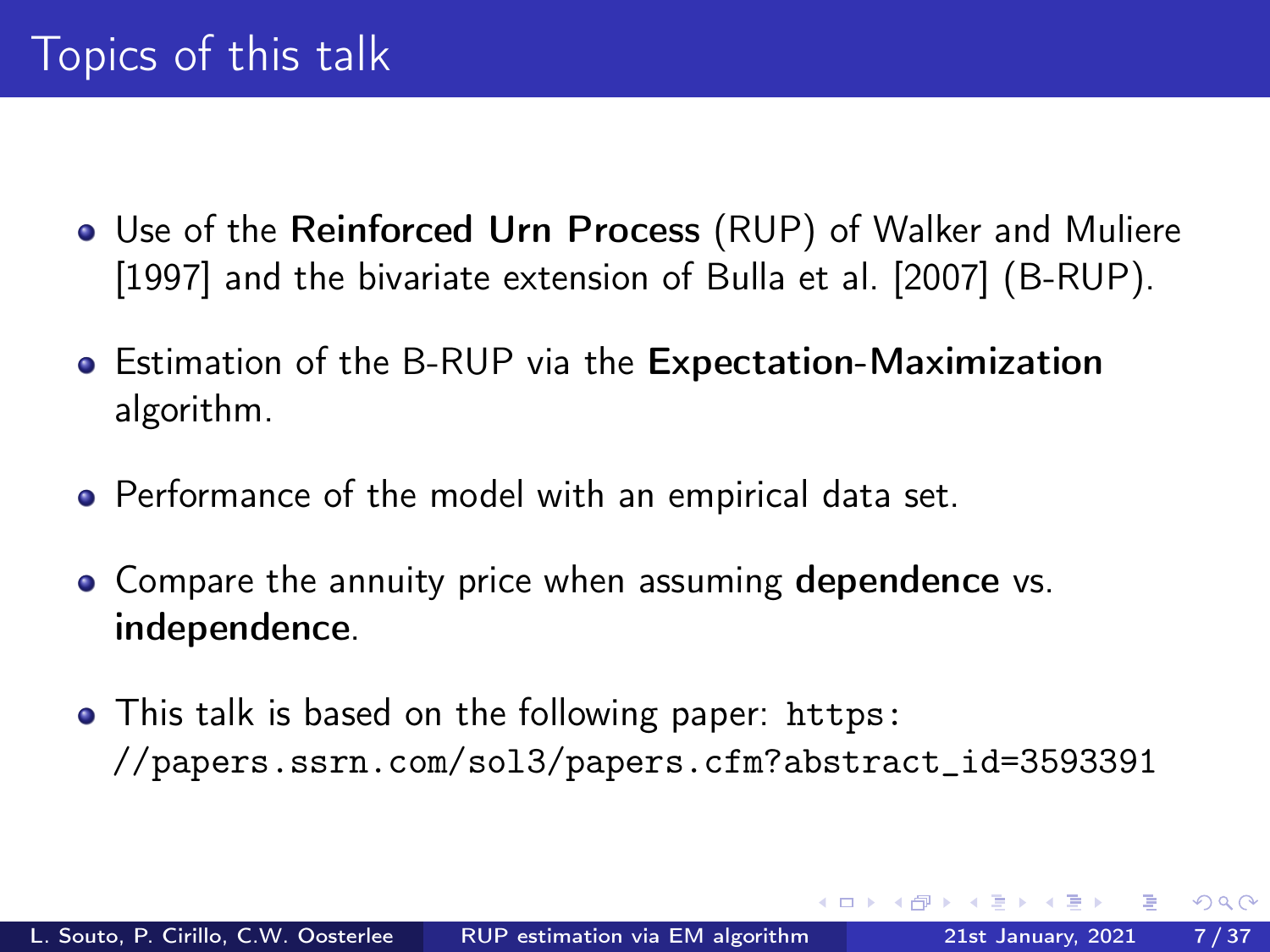#### <span id="page-7-0"></span>**[Introduction](#page-2-0)**

- 2 [Reinforced Urn Process](#page-7-0)
- [Estimating the B-RUP](#page-18-0)
- [Numerical results](#page-25-0)



4 0 8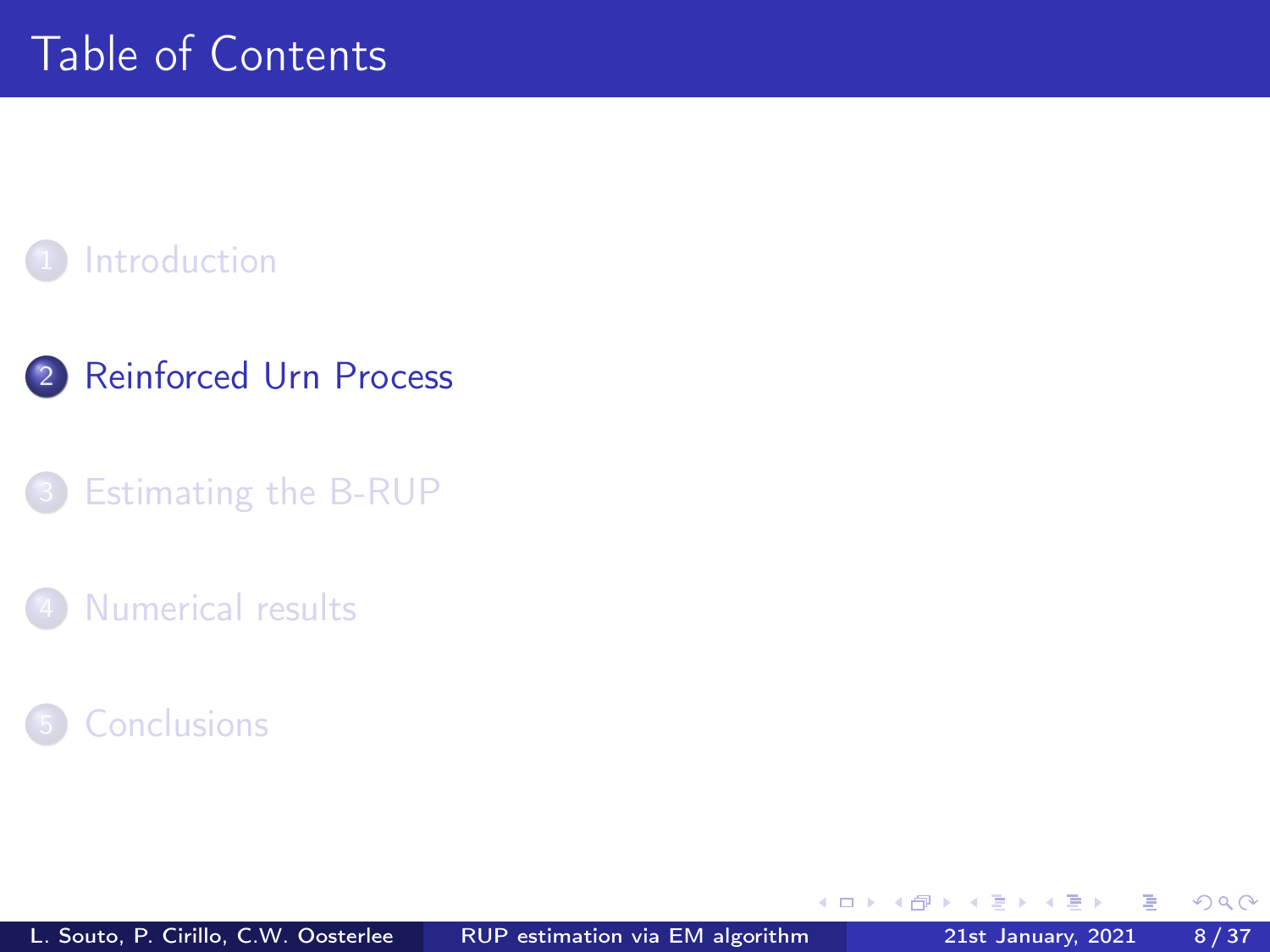Imagine a series of Pólya urns with balls of two colors: green and red.

# 0 1 2 3 4 **Initial composition**

• Initial number of green balls in the *j*-th box:  $\omega_i$ 

• Initial number of red balls in the *j*-th box:  $\beta_i$ 

 $\Omega$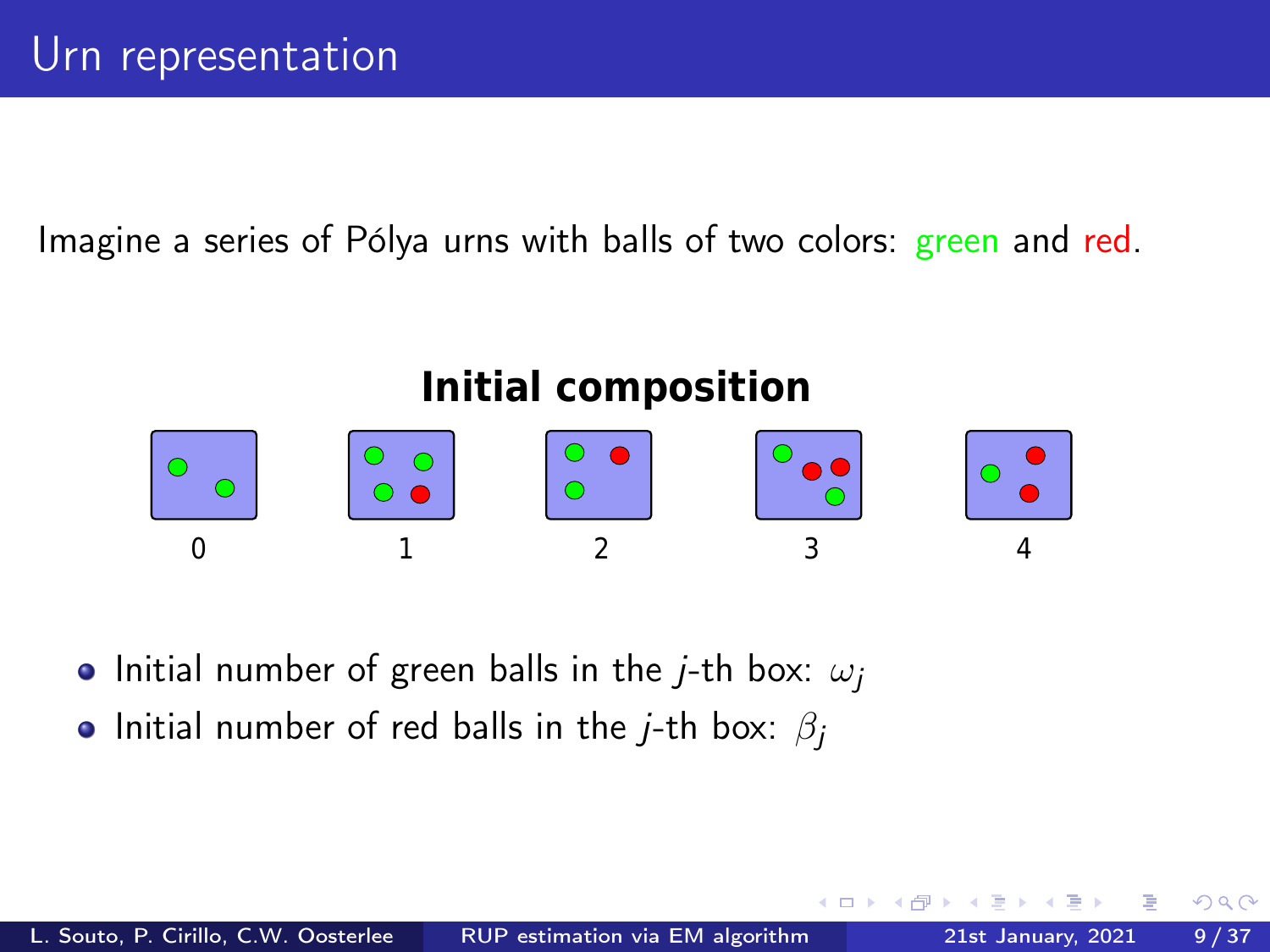Rules:

- Sample a ball uniformly from the first urn.
- Add a ball of the observed color to the urn.
- $\bullet$  If the ball is green go to the next box.
- **If the ball is red go back to the first box.**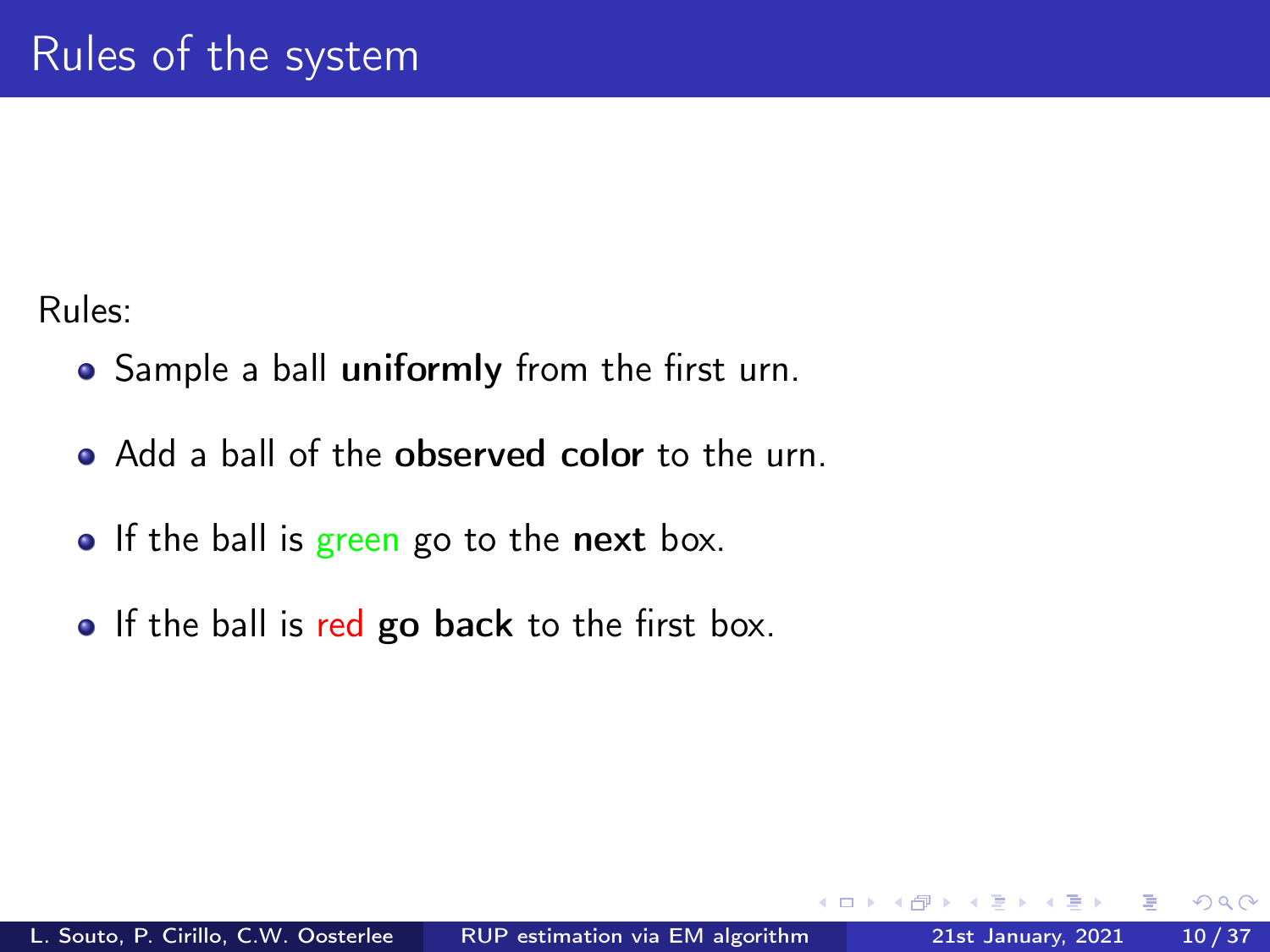We sample a green ball from the first urn, put it back and add an extra green ball. We jump to the next urn.



 $\Box$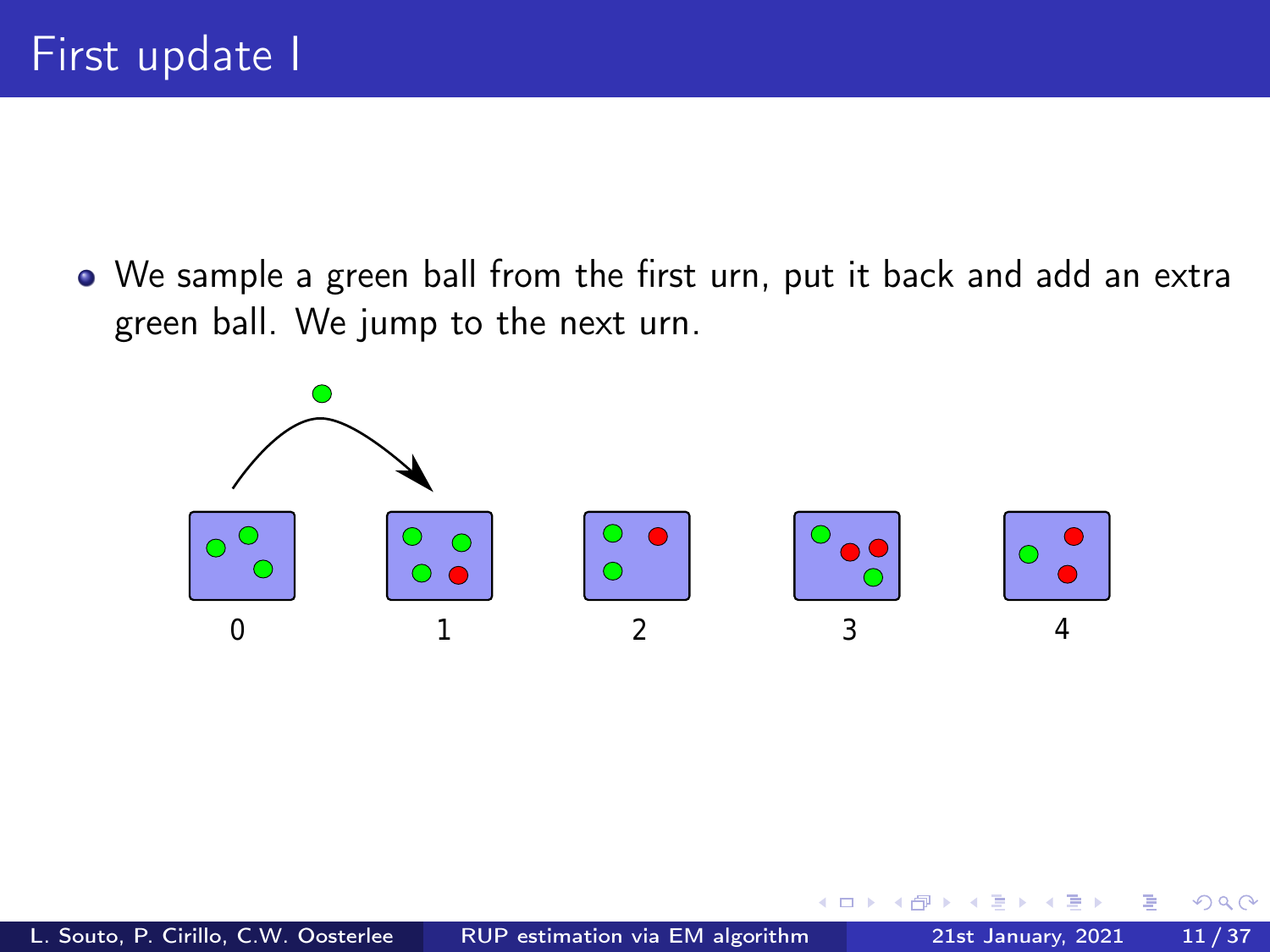We sample a ball from the second urn and also turns out to be green. We add an extra green ball and jump to the third urn.

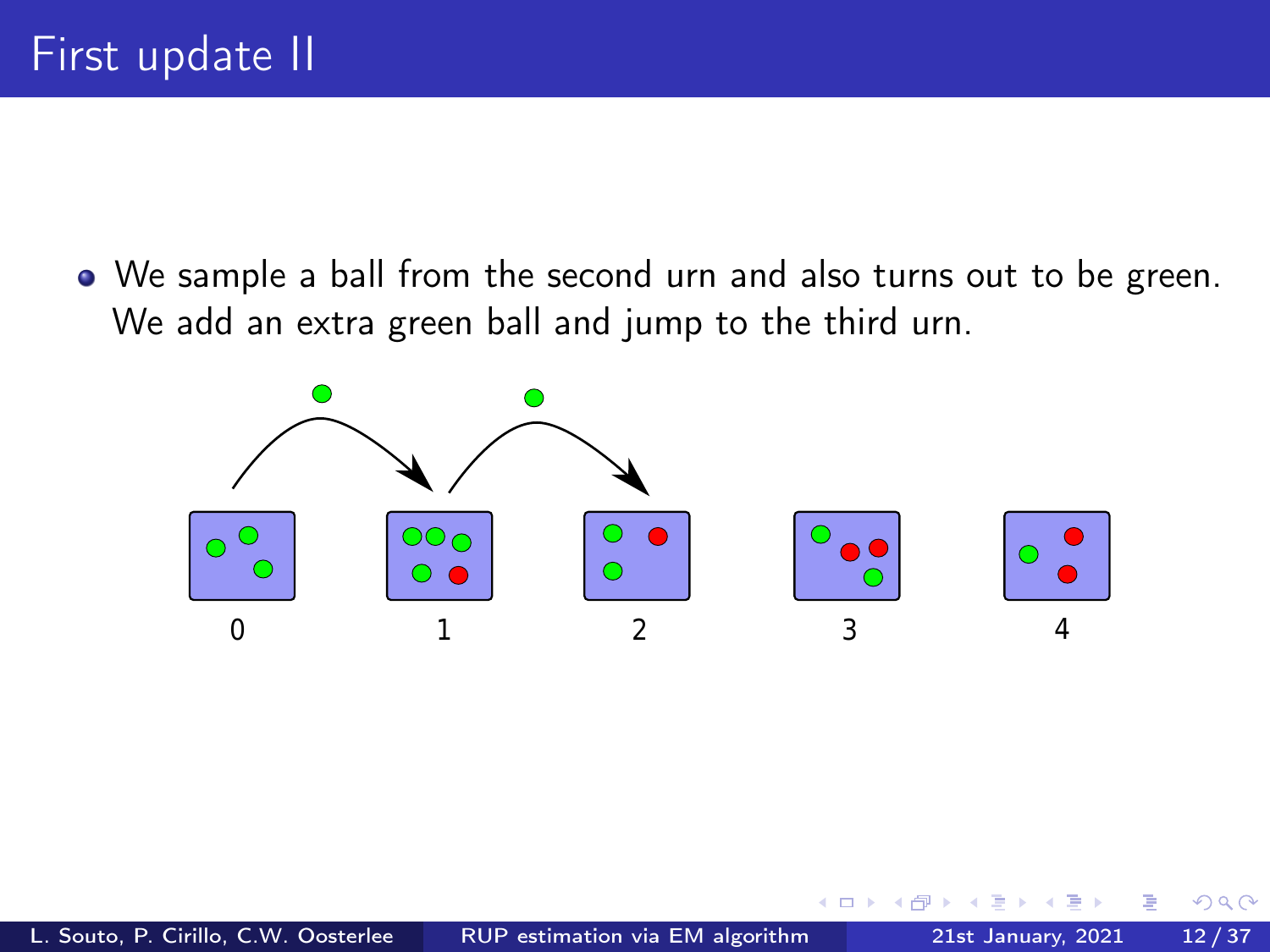• In the third urn we sample a red ball. We add an extra red ball, set the age of death at 3, and go back to the first urn.

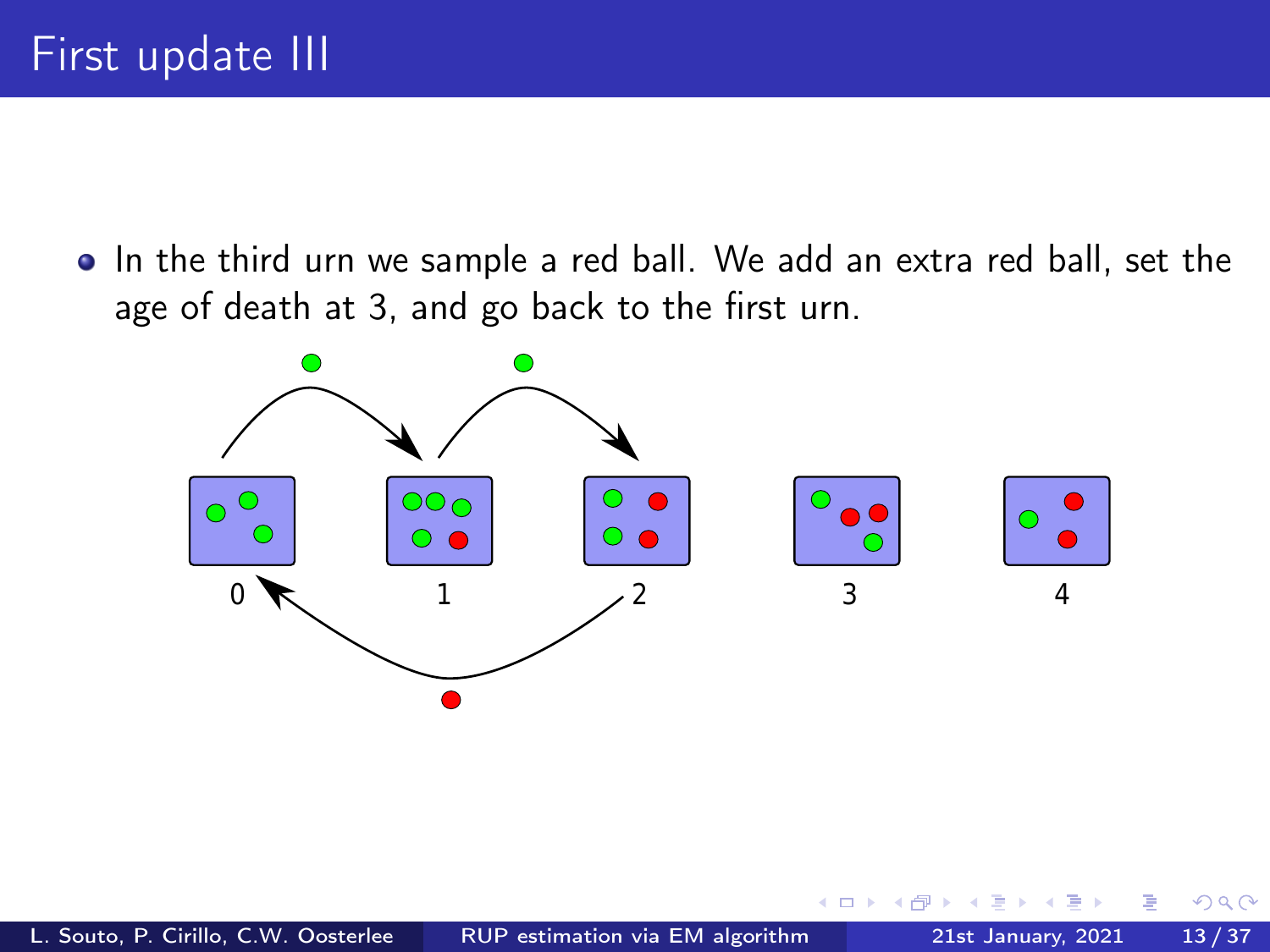

The probability of the trajectory  $\{ \bullet, \bullet, \bullet \}$  has been reinforced.

4 **D** F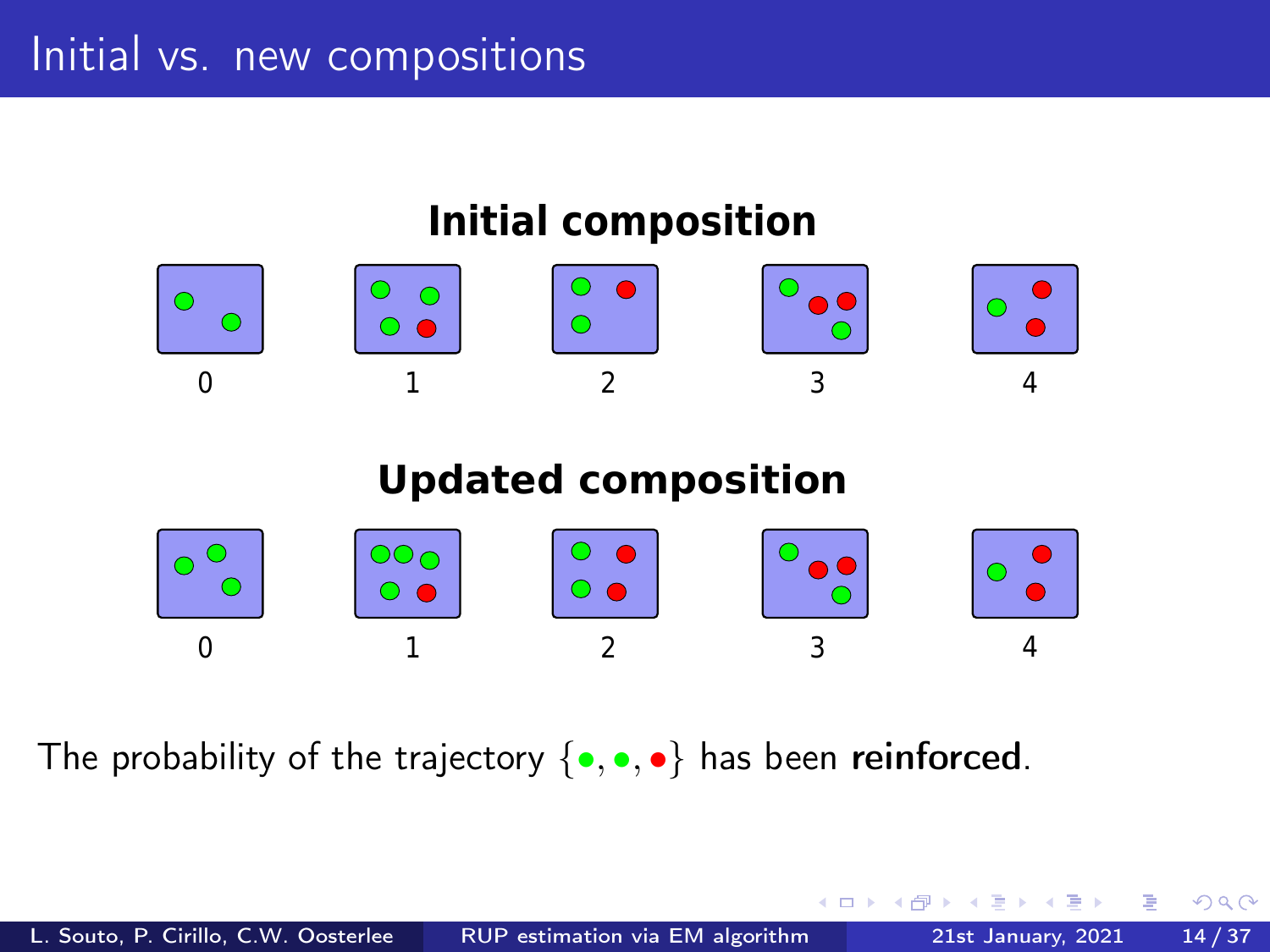If  $X$  denotes the lifetime of an individual, and  $\boldsymbol{X}_n^*$  is a series of left-truncated, right-censored observations, the posterior distribution is given by

$$
\mathbb{P}(X_{n+1} > x | \mathbf{X}_n^*) = \prod_{j=0}^x \left[ 1 - \frac{\beta_j + m_j(\mathbf{X}_n^*)}{\beta_j + \omega_j + s_j(\mathbf{X}_n^*)} \right],
$$
 (2)

where:

- $m_j(\bm{X}_n^*)$  is the number of deaths at age  $x = j$ .
- $\mathsf{s}_j(\bm{X}_n^*)$  is the number of survivors up to age  $j.$
- $\{\beta_j,\omega_j\}$  are initial number of balls.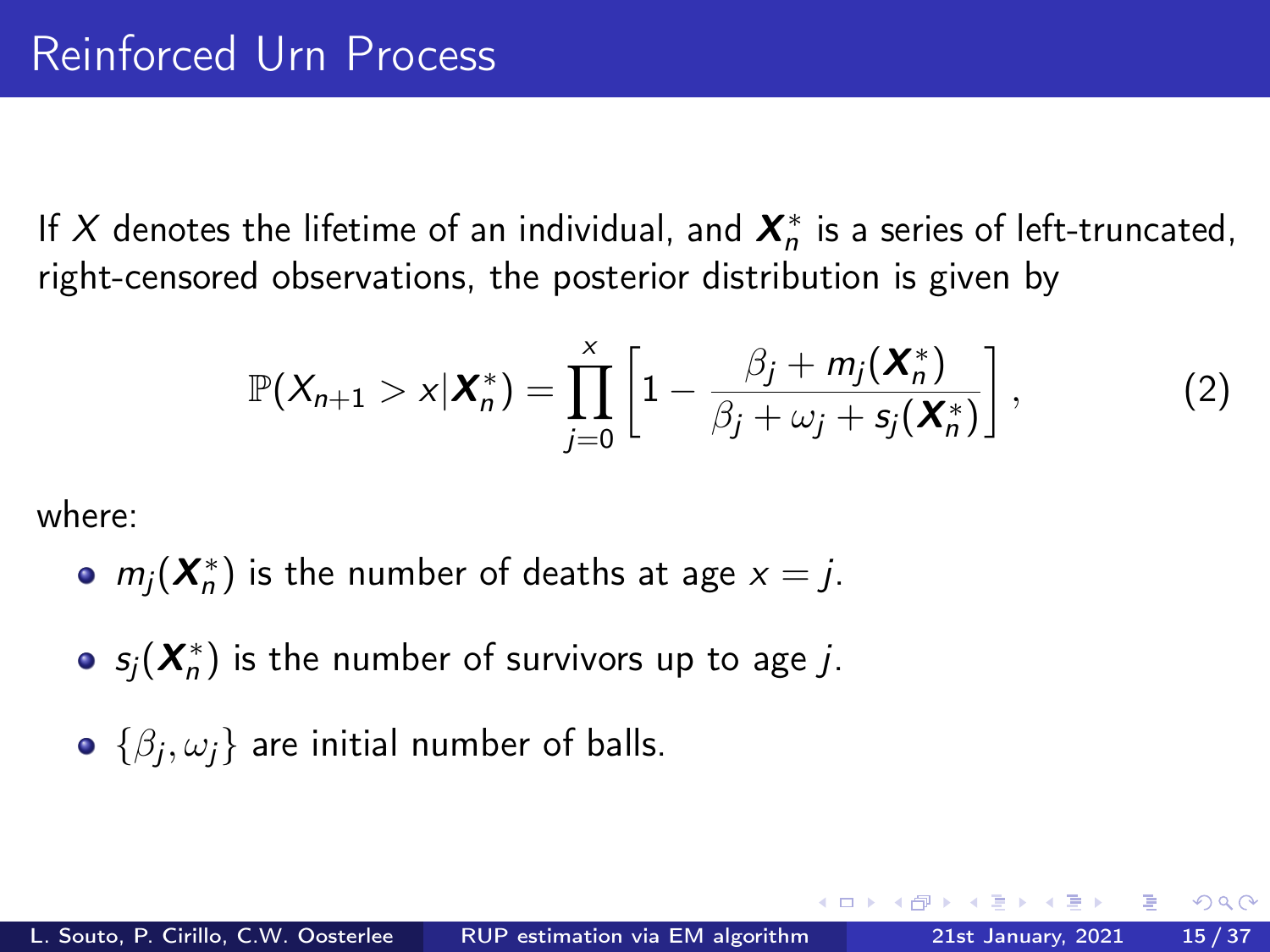The initial composition can be chosen to reflect expert's knowledge about the process:

$$
\frac{\beta_j}{\beta_j + \omega_j} = \mathbb{P}_G(X = j | X \ge j), \quad j \in \mathbb{N}
$$
 (3)

 $200$ 

where G is a prior distribution of our choice.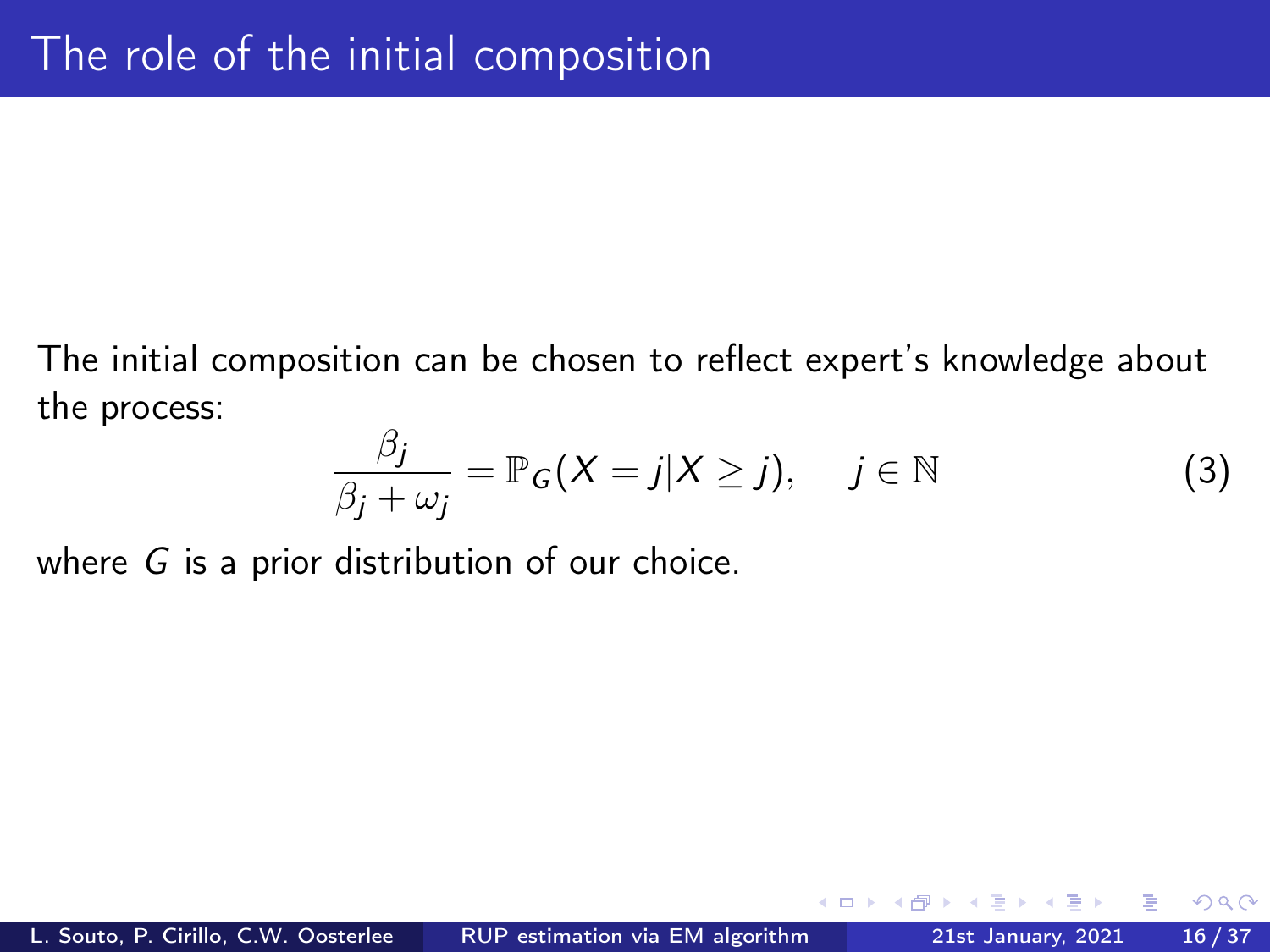#### **•** Possible choice is

$$
\beta_j = c_j \, \mathbb{P}_G(X = j), \qquad \omega_j = c_j \, \mathbb{P}_G(X > j), \tag{4}
$$

with  $c_i > 0$  the strength of belief in our prior.



• As  $c_i \rightarrow 0$ , the RUP tends to the Kaplan-Meier estimator.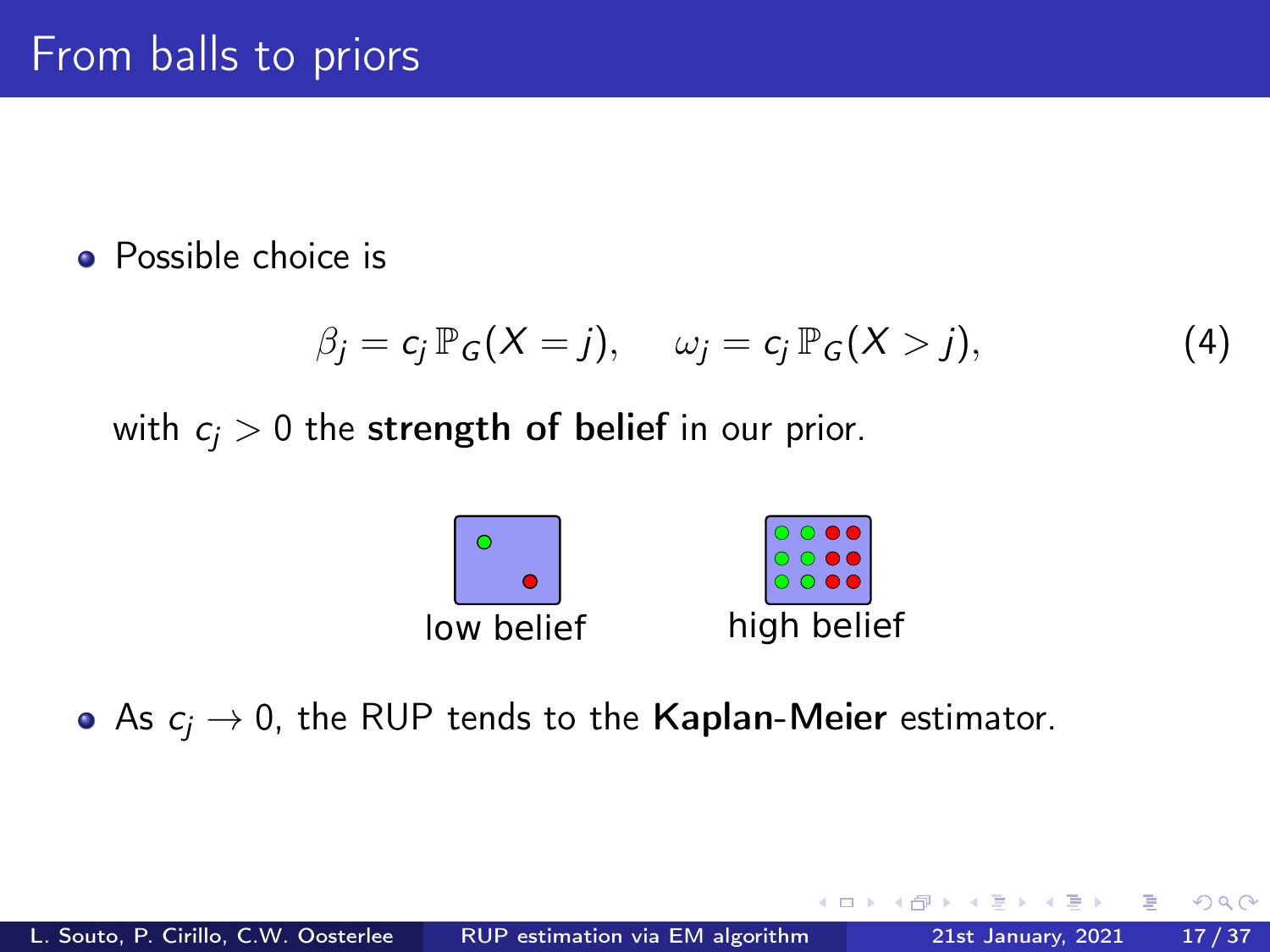- $\bullet$   $(X, Y)$  denote the lifetimes of a couple of annuitants.
- Define three independent RUPs: A, B and C.

Set

$$
X = A + B,
$$
  
\n
$$
Y = A + C.
$$
\n(5)

- The dependence between  $X$  and  $Y$  clearly relies on  $A$ , and it is linear and positive.
- $\bullet$  We do not observe A, B and C. They need to be inferred from  $(X, Y)$ .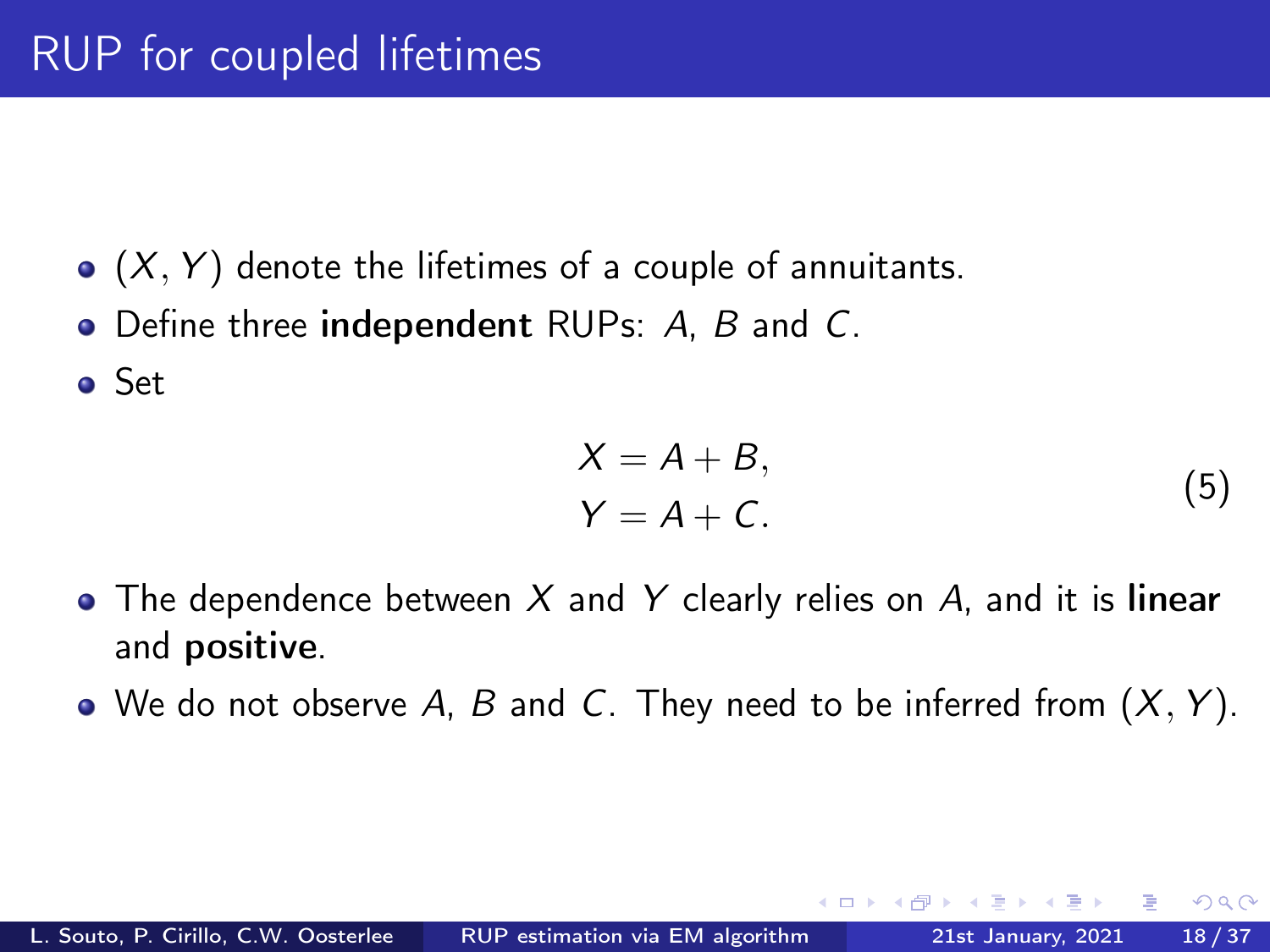#### <span id="page-18-0"></span>**[Introduction](#page-2-0)**

**[Reinforced Urn Process](#page-7-0)** 

#### 3 [Estimating the B-RUP](#page-18-0)

[Numerical results](#page-25-0)

#### **[Conclusions](#page-33-0)**

€⊡

 $QQ$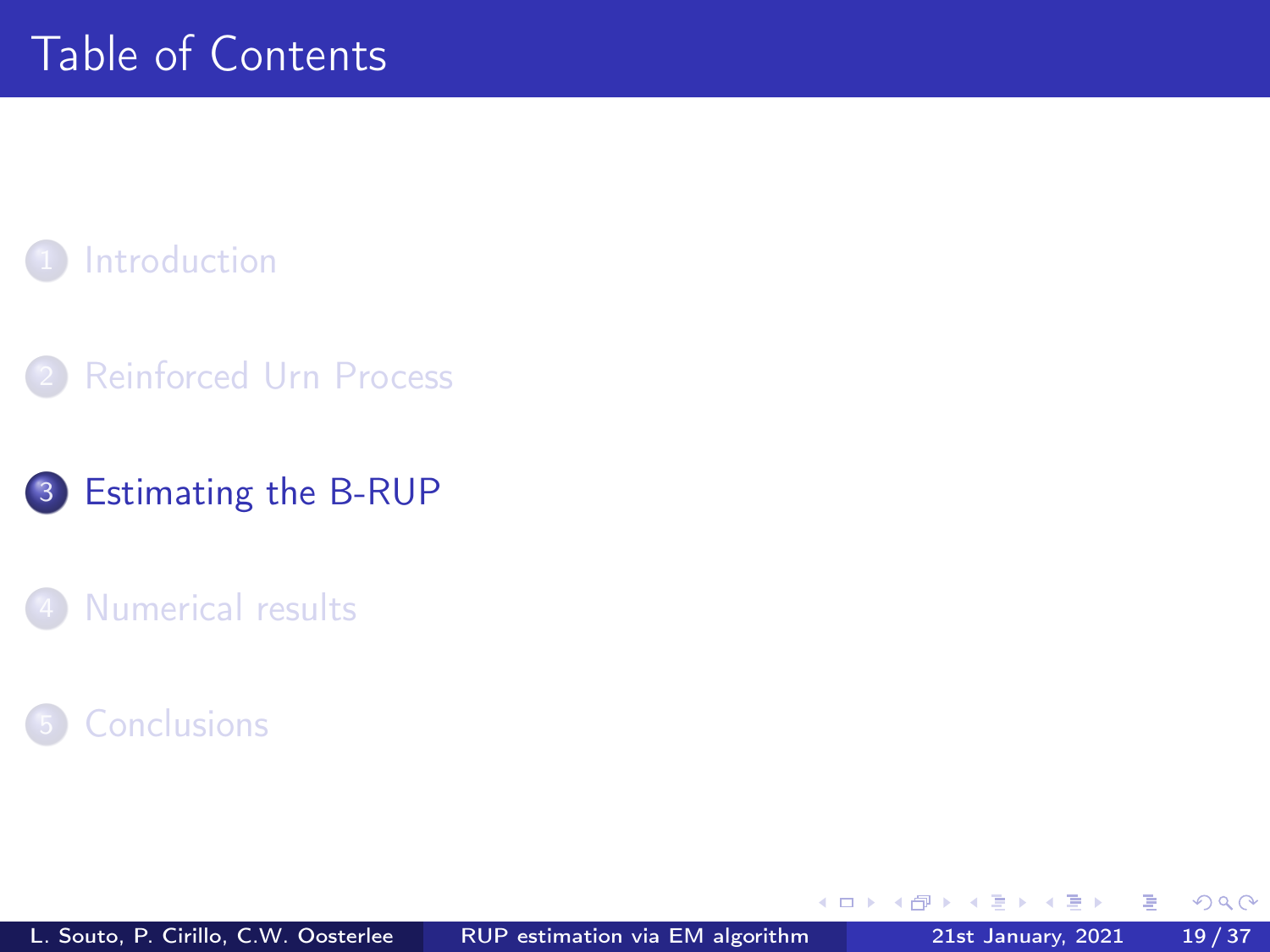# **Unknown composition**



• The probability of survival is:

$$
\mathbb{P}(X > x) = \prod_{j=0}^{x} \left(1 - \frac{R_j}{G_j + R_j}\right),\tag{6}
$$

What are the values of  $\{ \mathsf{G}_{\!j}, \mathsf{R}_{\!j} \}$  that  $\sf{maximize}$  the likelihood of a given set of observations?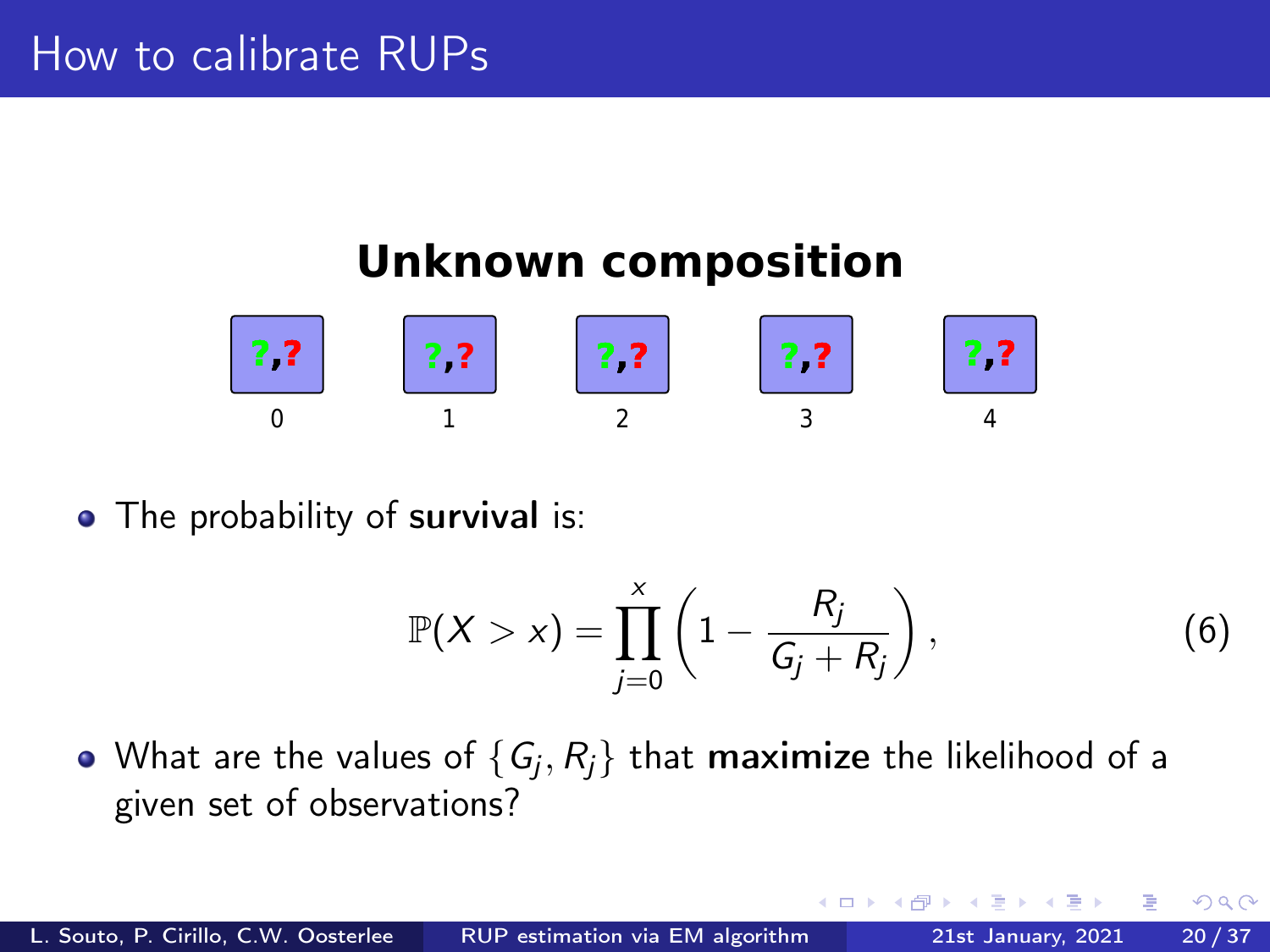The optimal configuration can be obtained explicitly via MLE:

$$
\frac{R_j}{G_j + R_j} = \frac{m_j(\boldsymbol{X}_n^*)}{s_j(\boldsymbol{X}_n^*)},\tag{7}
$$

 $200$ 

where  $m_j(\bm{X}_n^*)$  and  $s_j(\bm{X}_n^*)$  are defined as before.

í,

This is a RUP without a prior distribution. That is, the Kaplan-Meier estimator.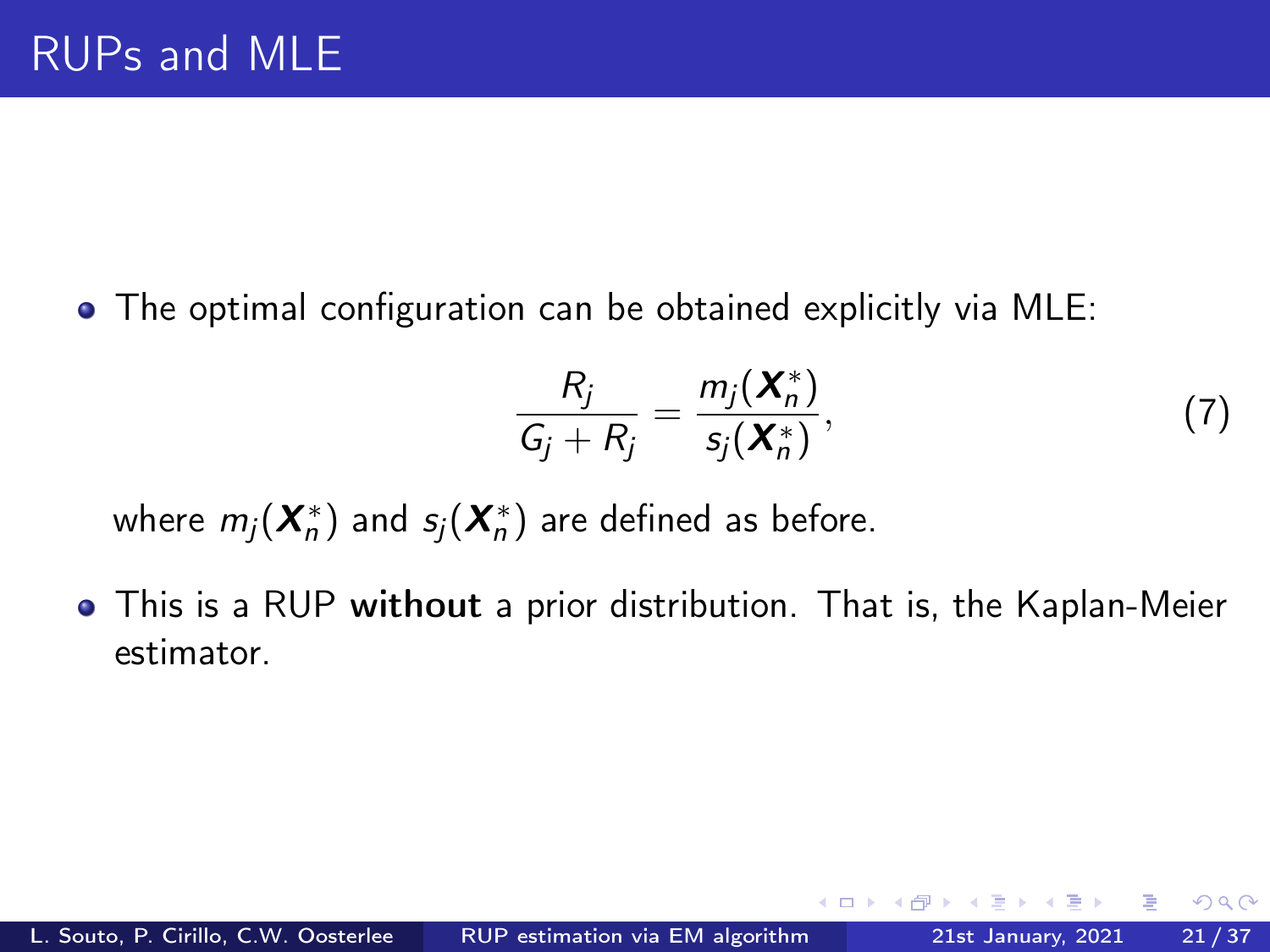- Can we use the same procedure to calibrate the B-RUP?
- Unfortunately no, since we do not have direct observations of A, B and C. What we observe is the pair  $(X, Y)$ .
- We can calibrate the B-RUP via the *Expectation-Maximization* (EM) algorithm.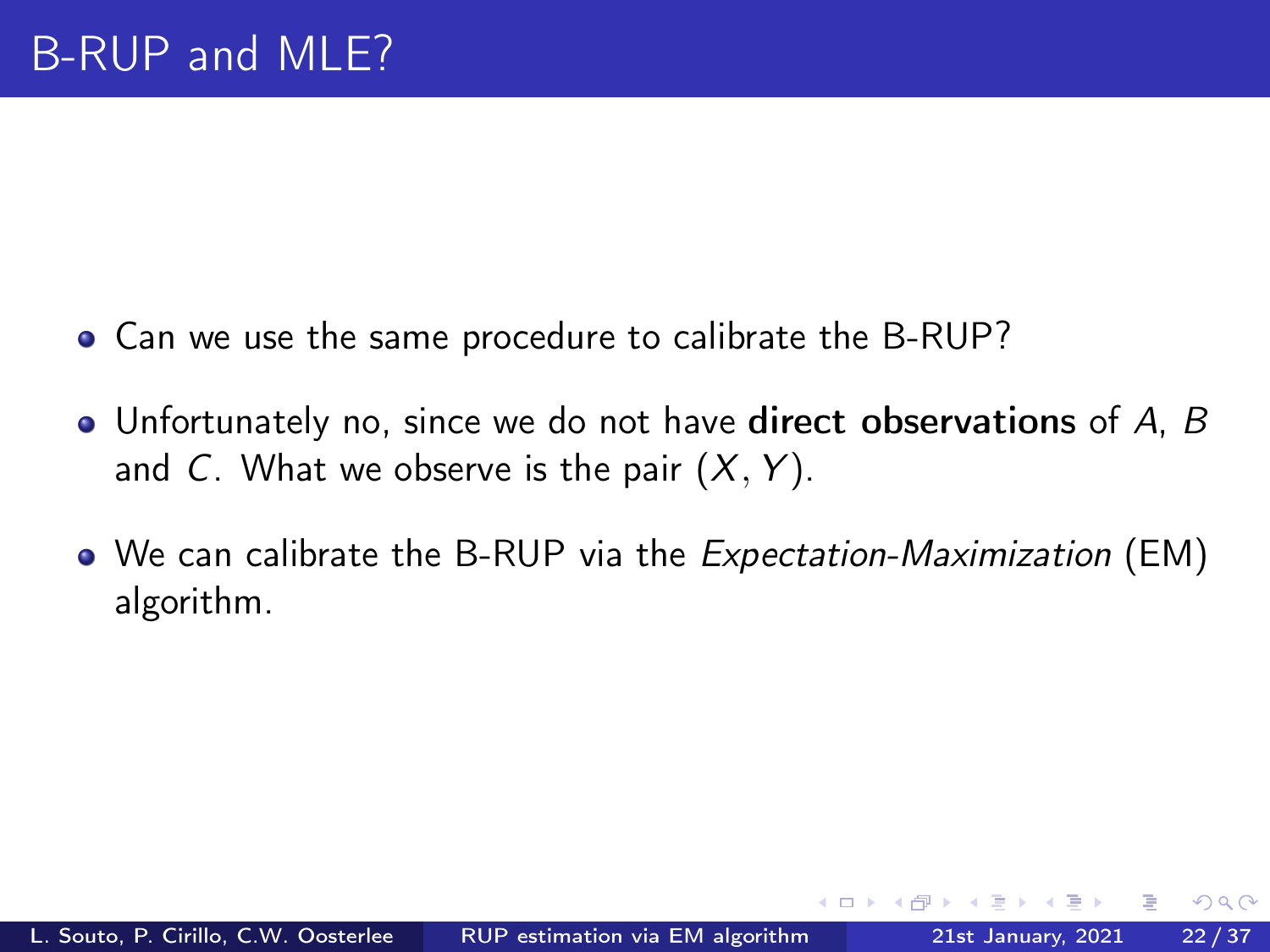The EM algorithm computes the expectation of the complete likelihood from the incomplete data in an iterative procedure.



 $\Box$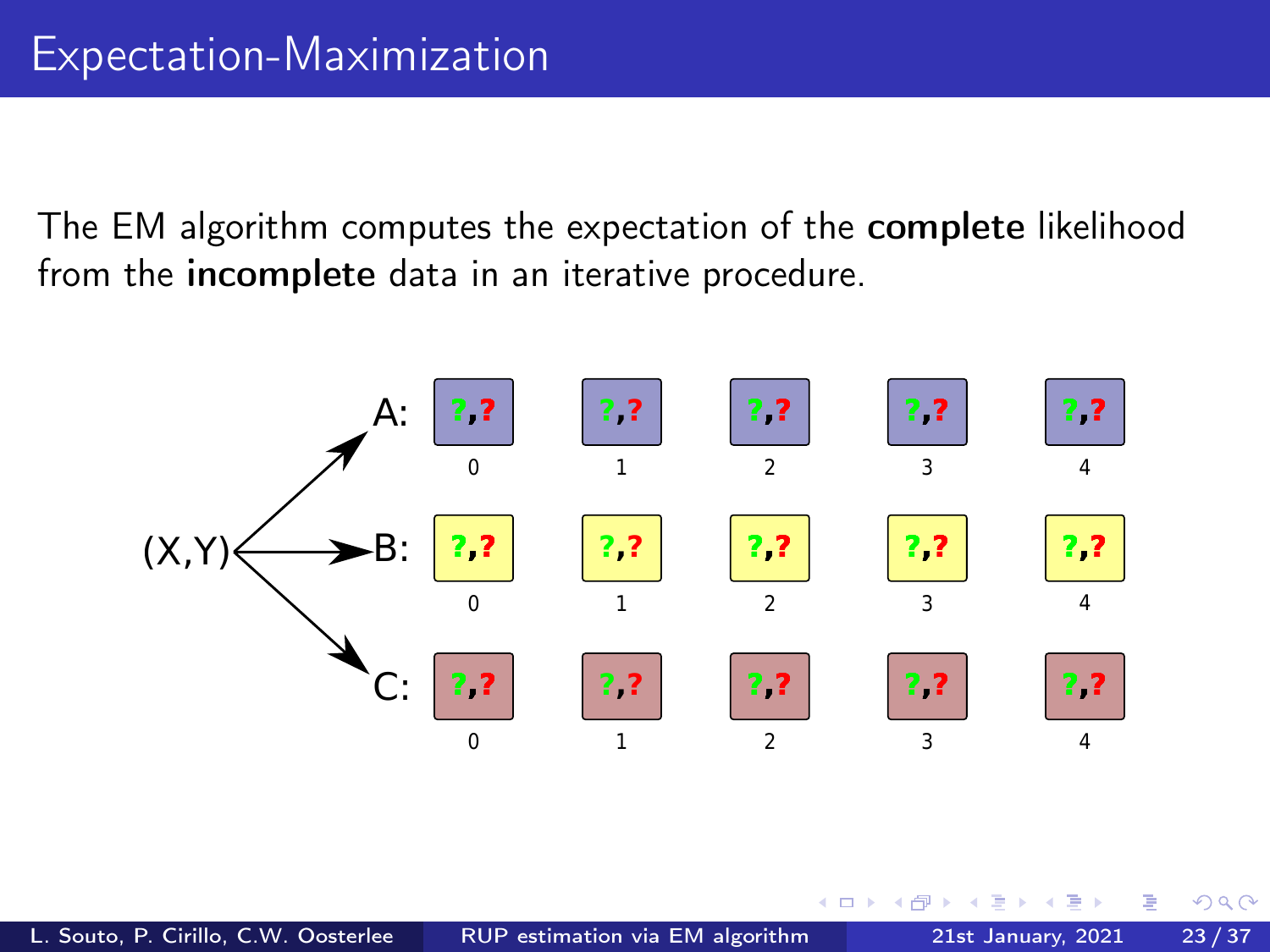- Since these variables are independent, we can compute the likelihood for each variable separately.
- The configuration at each iteration can be obtained explicitly from the optimal configuration of the previous iteration:

$$
\frac{R_j^{A,k}}{G_j^{A,k} + R_j^{A,k}} = \frac{\sum_{i=1}^n \mathbb{P}[A=j|\theta^{[k-1]}, x_i, y_i]}{\sum_{i=1}^n \mathbb{P}[A \ge j|\theta^{[k-1]}, x_i, y_i]},
$$
(8)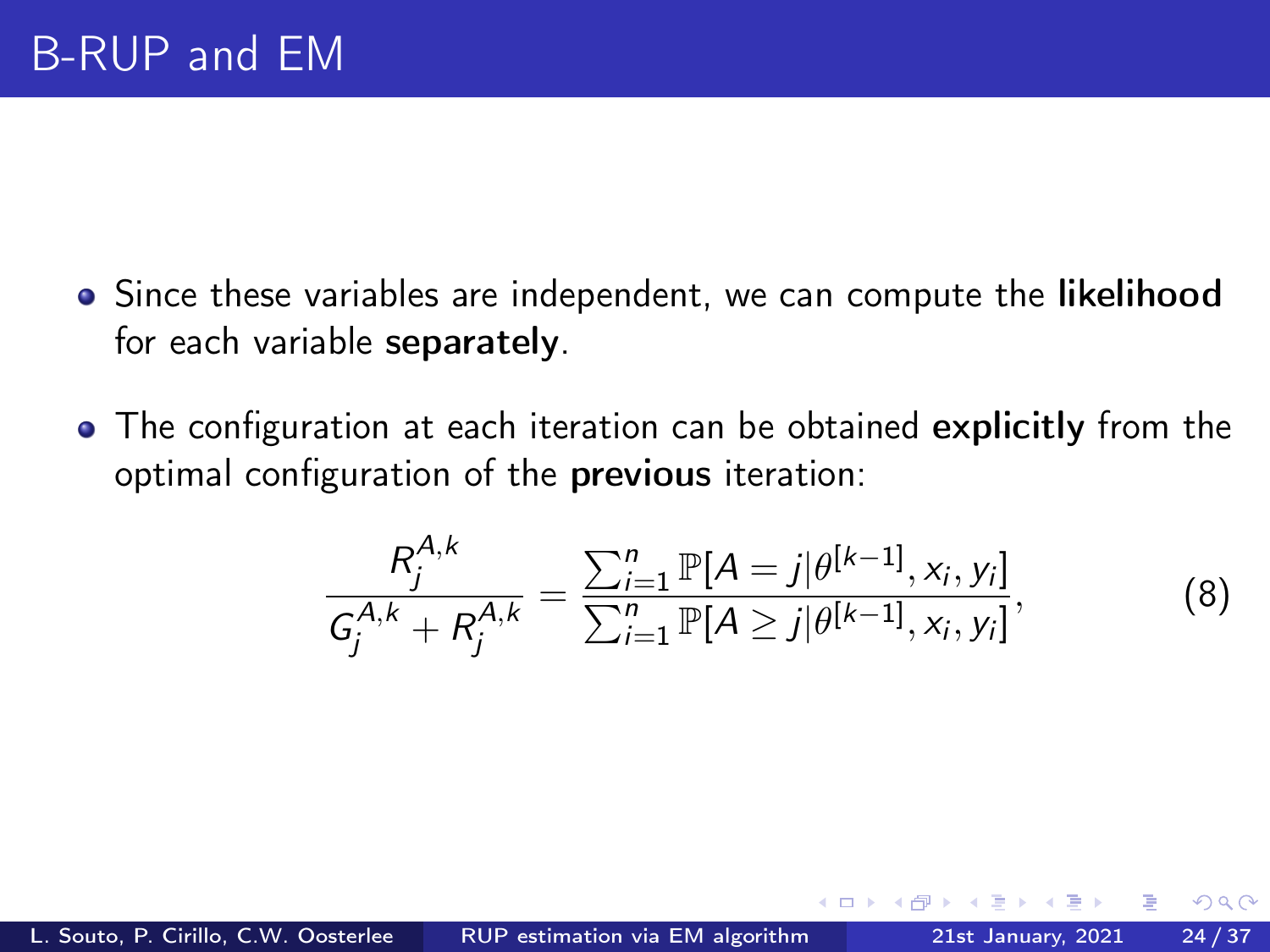- We still would like to include expert's knowledge, as in the RUP.
- We can actually do that for A, B and C:

$$
\mathbb{P}(A > a) = \prod_{j=0}^{a} \left[ 1 - \frac{\beta_j^A + R_j^A}{\beta_j^A + \omega_j^A + G_j^A + R_j^A} \right],
$$
 (9)

where the pairs  $\{\beta^A_j,\omega^A_j\}$  define a prior for  $A$ .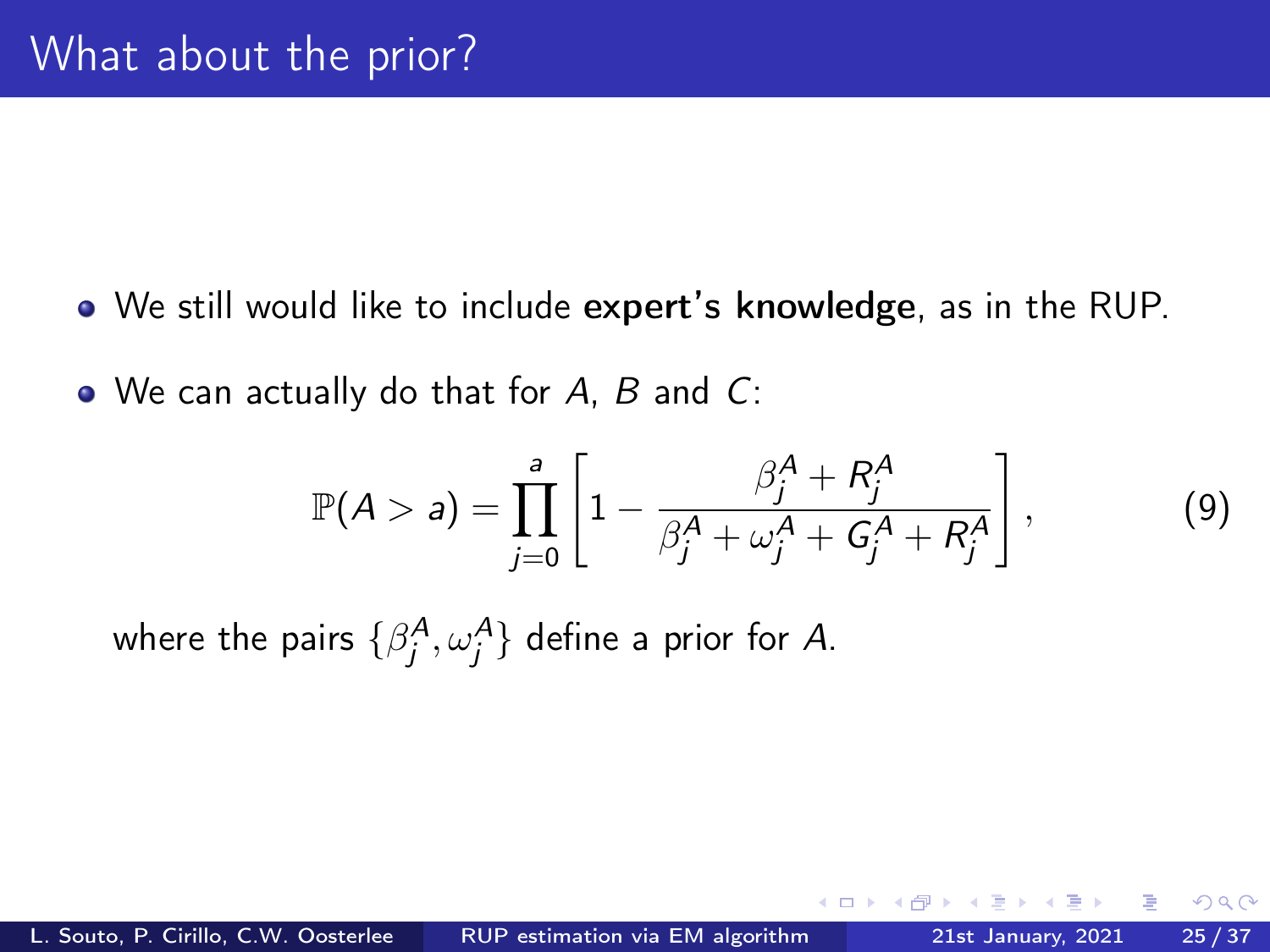#### <span id="page-25-0"></span>**[Introduction](#page-2-0)**

- **[Reinforced Urn Process](#page-7-0)**
- [Estimating the B-RUP](#page-18-0)
- 4 [Numerical results](#page-25-0)

#### **[Conclusions](#page-33-0)**

∍

ъ

€⊡

 $QQ$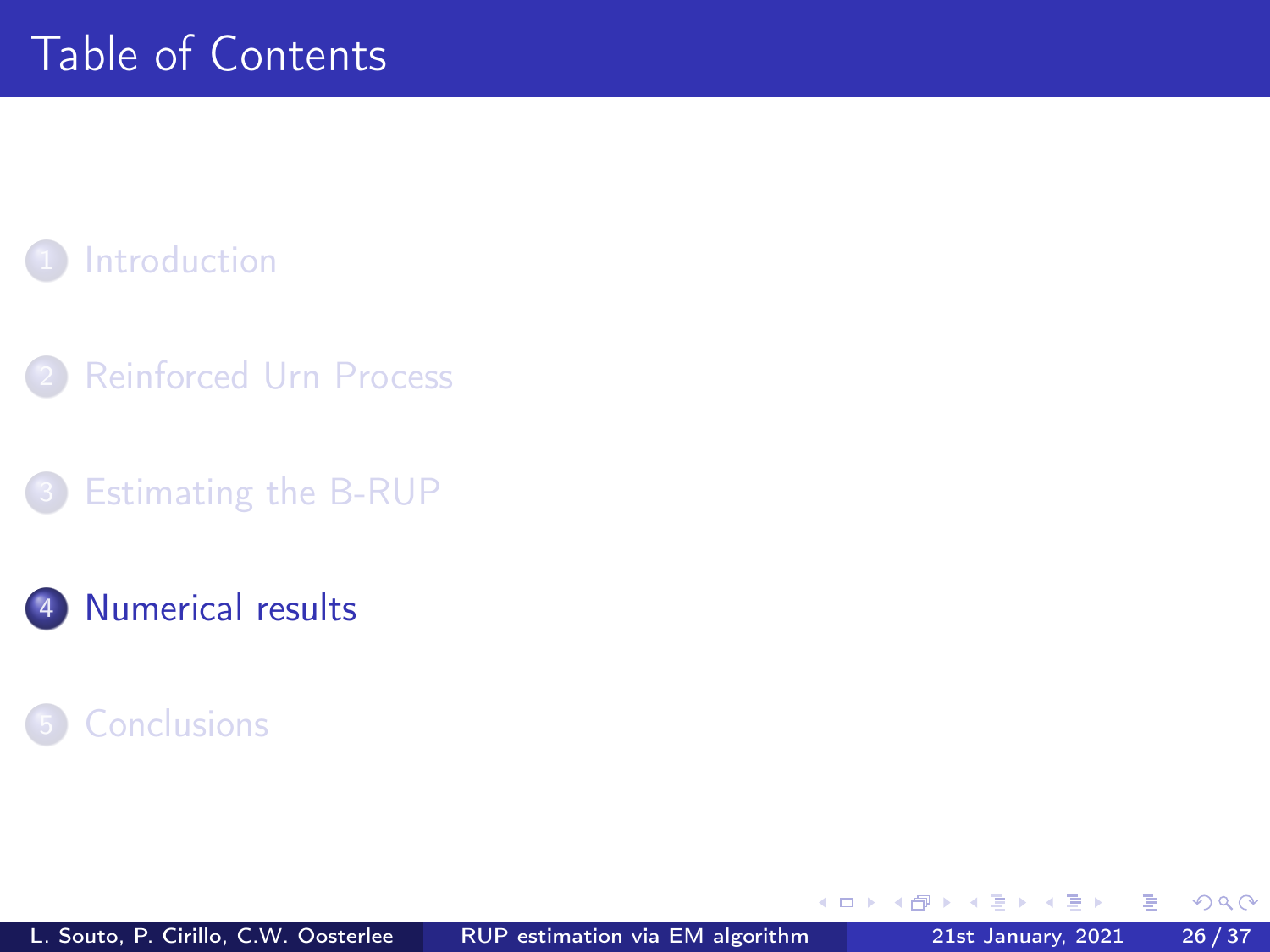- 11,421 male-female couples of clients from a Canadian insurance company observed from 29th December 1988, until 31st December 1993 (see [Frees et al. \[1996\]](#page-35-2)).
- Since most of the couples were alive by the end of the observation period, this data set contains mostly right-censored observations.
- Truncation also plays a big role because many couples joined the study at an old age.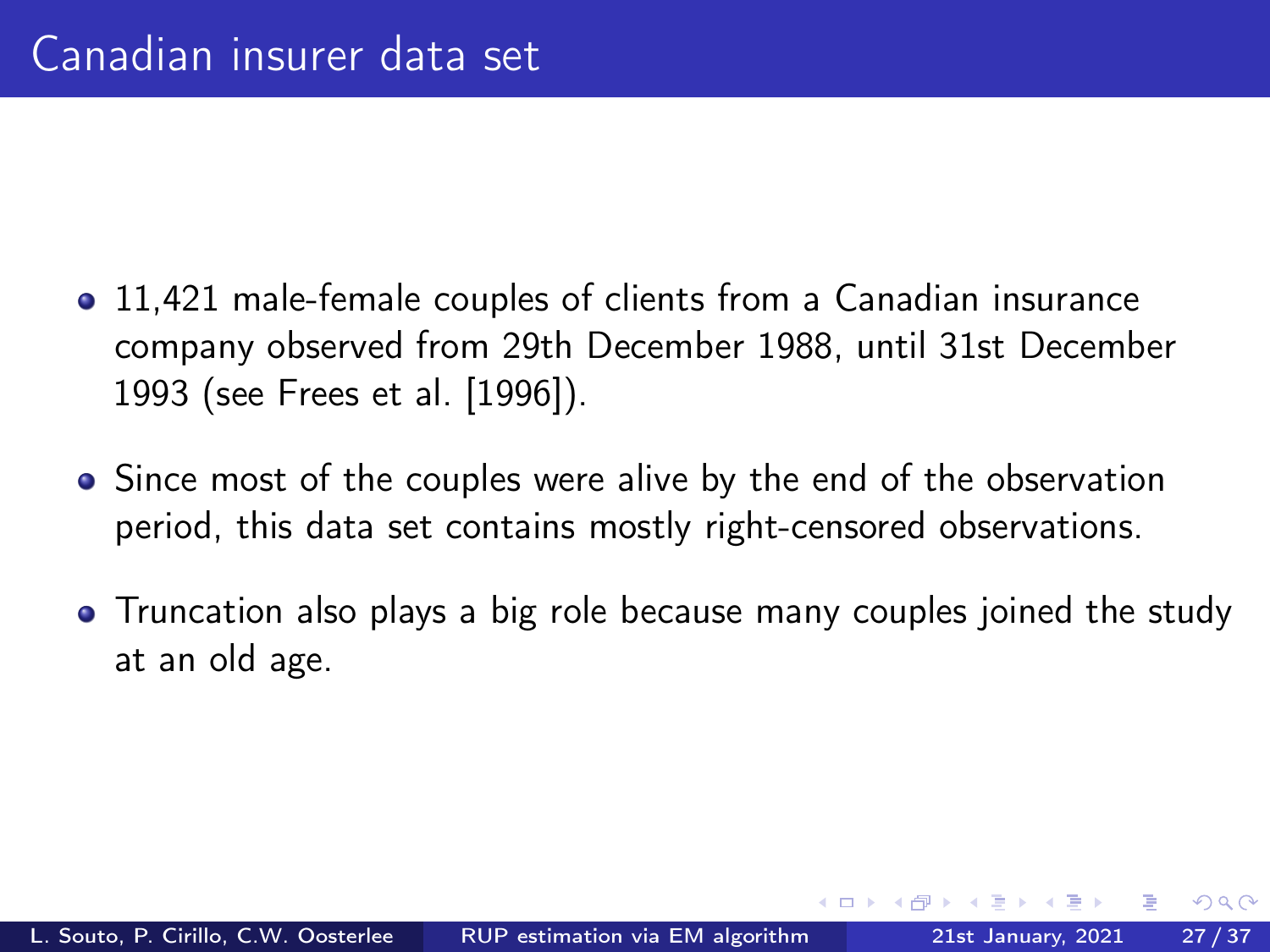- We start by defining the initial behaviour of our variables through the pairs  $\{\beta_j,\omega_j\}.$
- In this case we choose:  $\,G^{A} = \operatorname{Poi}(35), \; G^{B} = \operatorname{Poi}(40)$  and  $G^C = \text{Poi}(40)$ .
- We choose a low strength of belief to check the "objective" behaviour of the B-RUP.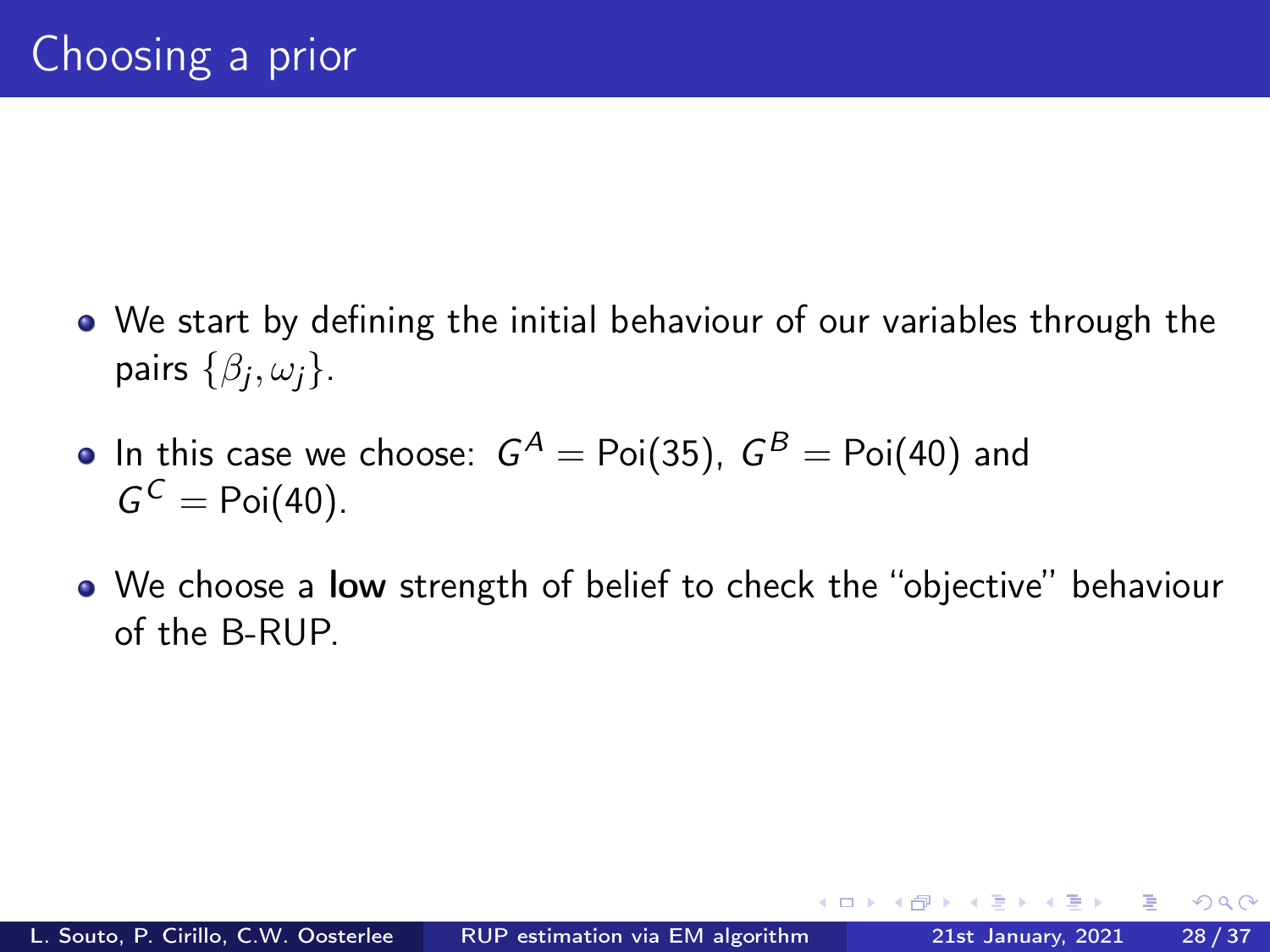# Marginal distributions



 $\Box$ 

Þ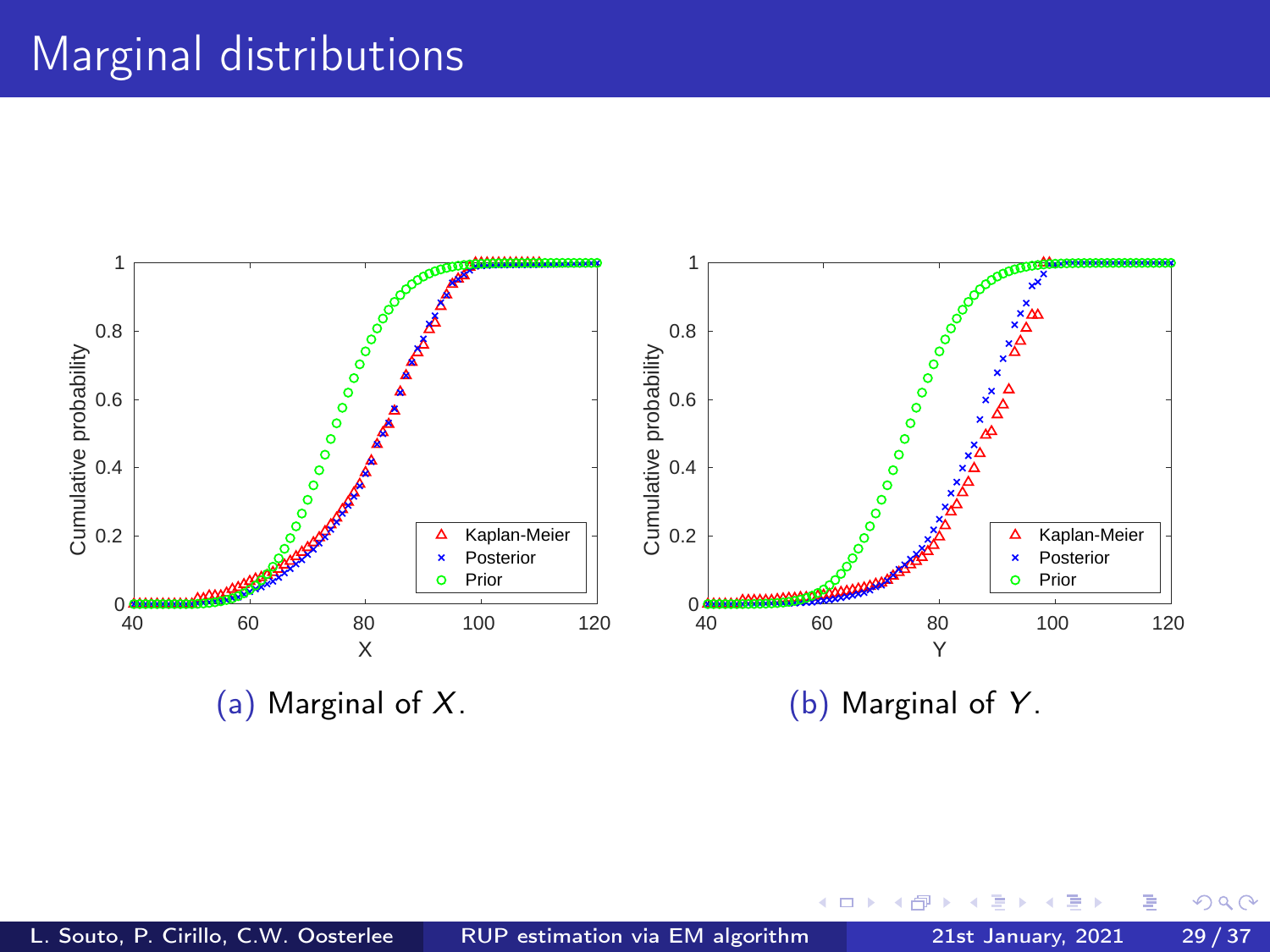# Joint distribution



э

∍

4 D F ×.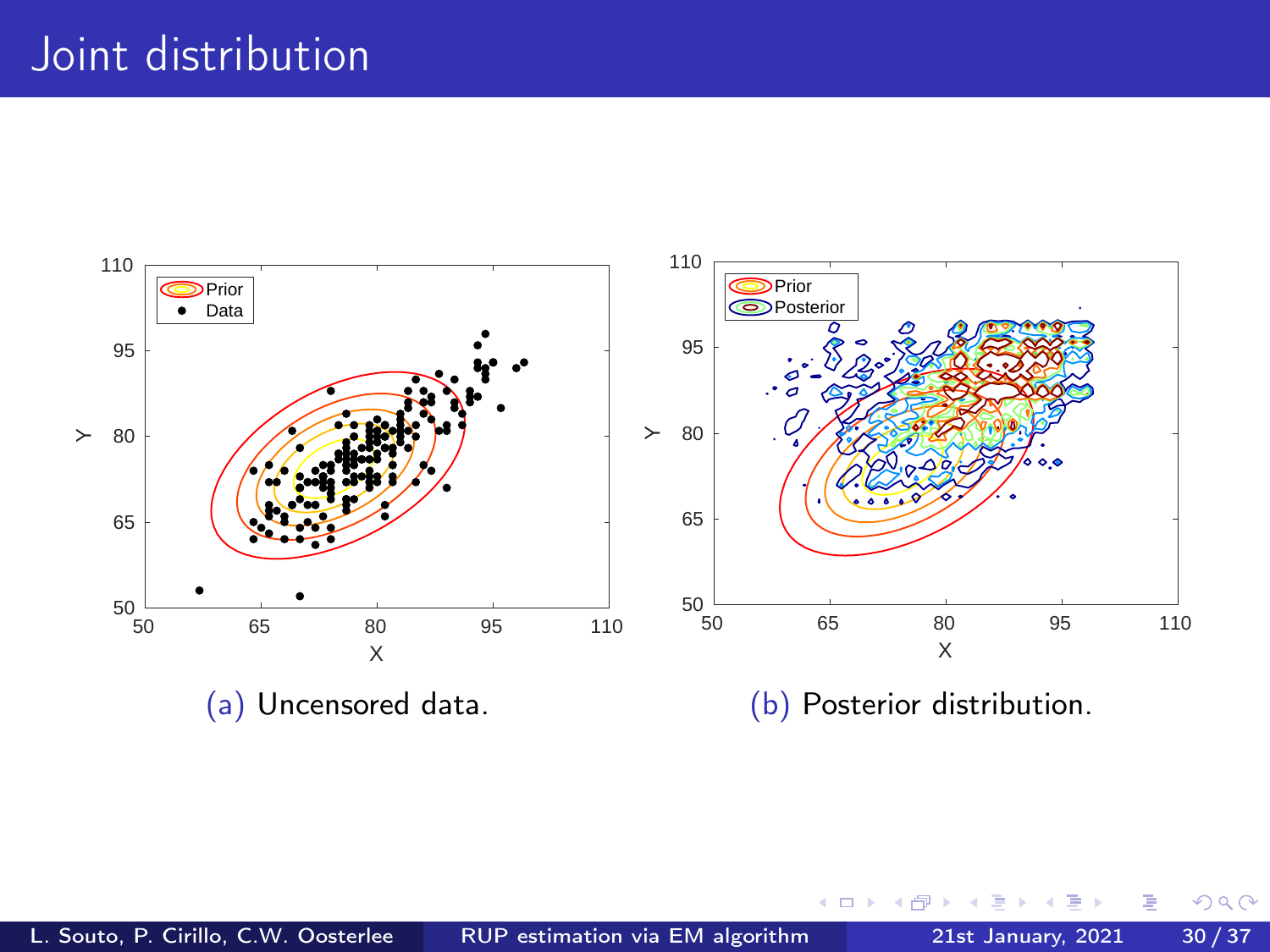- Now that we have the survival distribution it is time to price some annuities.
- We compute the annuity ratio:

$$
AR = \frac{\text{Price assuming dependence}}{\text{Price assuming independence}}
$$
 (10)

This will give us an idea of the impact of dependence.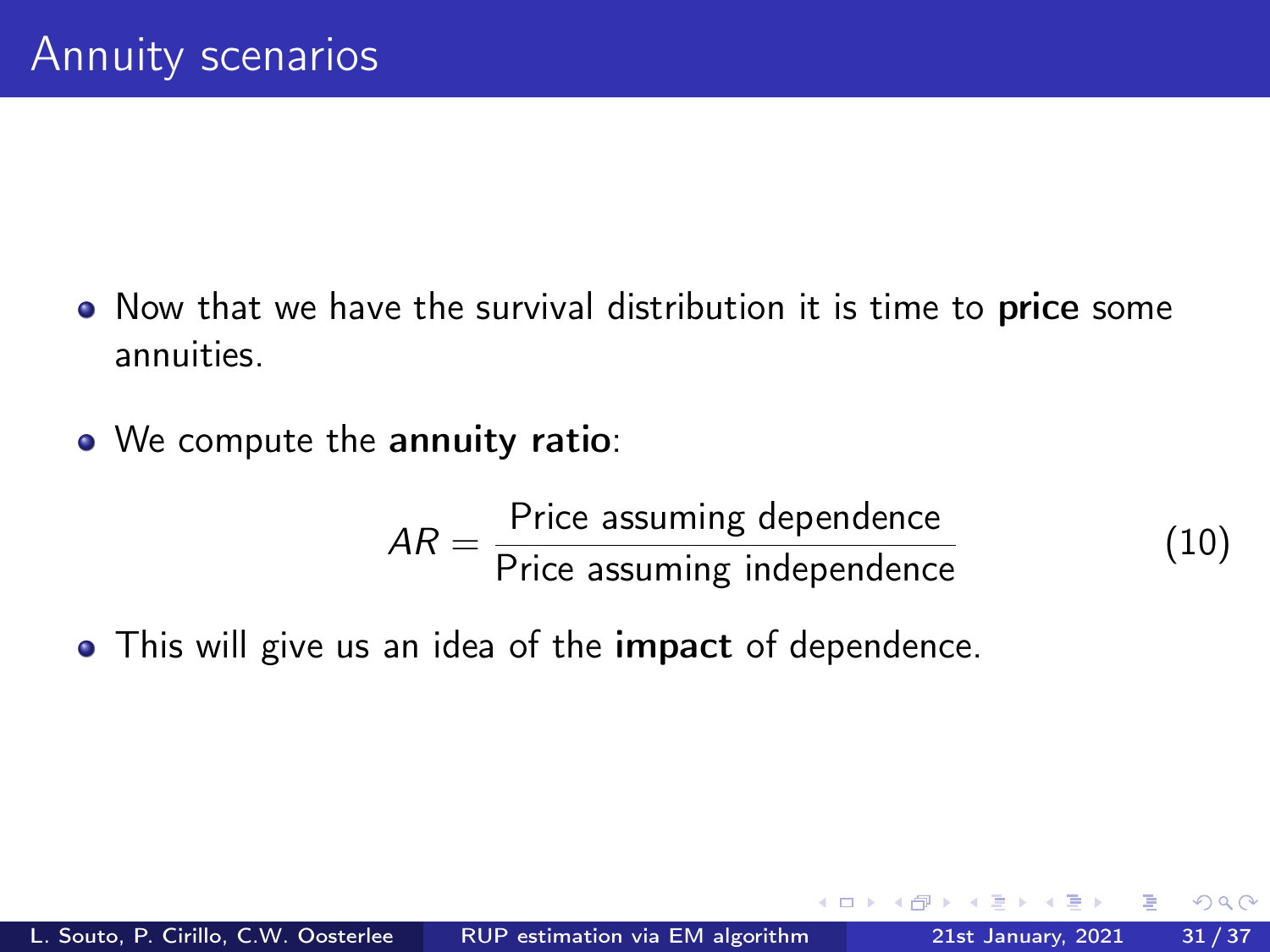#### Constant interest rate

We fix  $r = 0.05$  and compute the AR for several initial ages.



Figure: Interest rate  $r = 0.05$ .

 $QQ$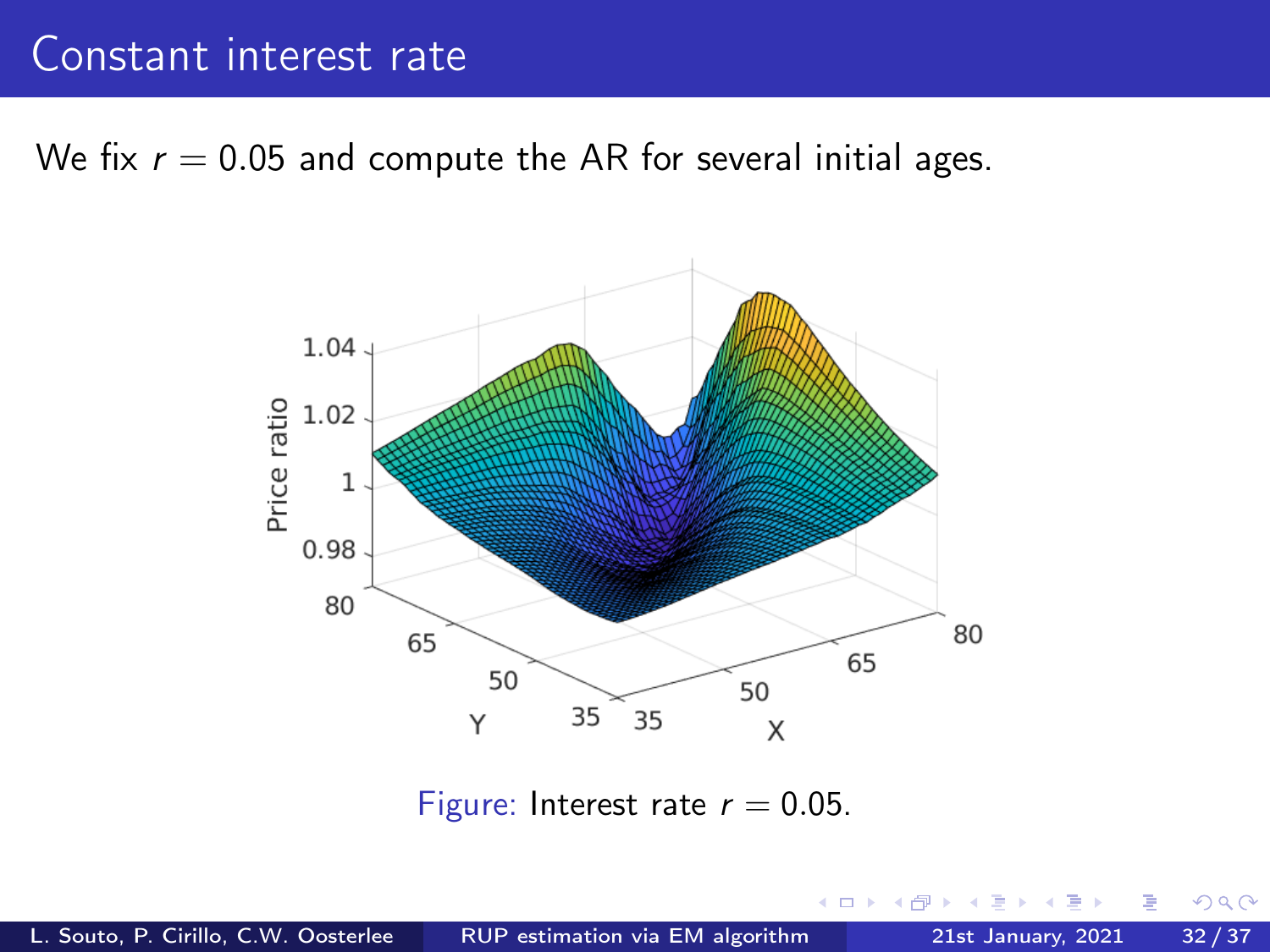# Couples with same age

We set  $x_0 = y_0$  and vary the interest rate.



Figure: Couples with same age.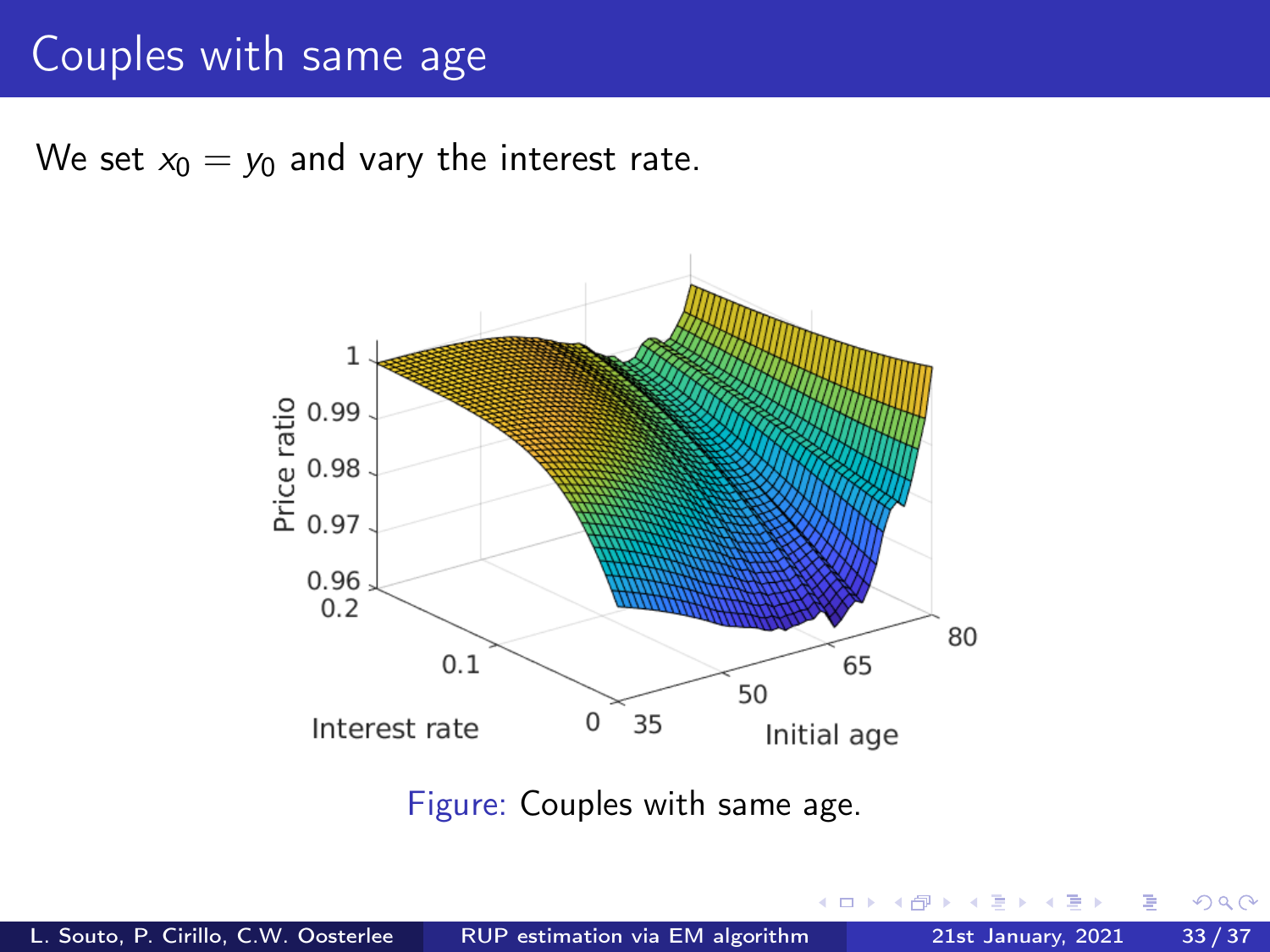#### <span id="page-33-0"></span>**[Introduction](#page-2-0)**

- **[Reinforced Urn Process](#page-7-0)**
- [Estimating the B-RUP](#page-18-0)
- [Numerical results](#page-25-0)



ъ

€⊡

 $QQ$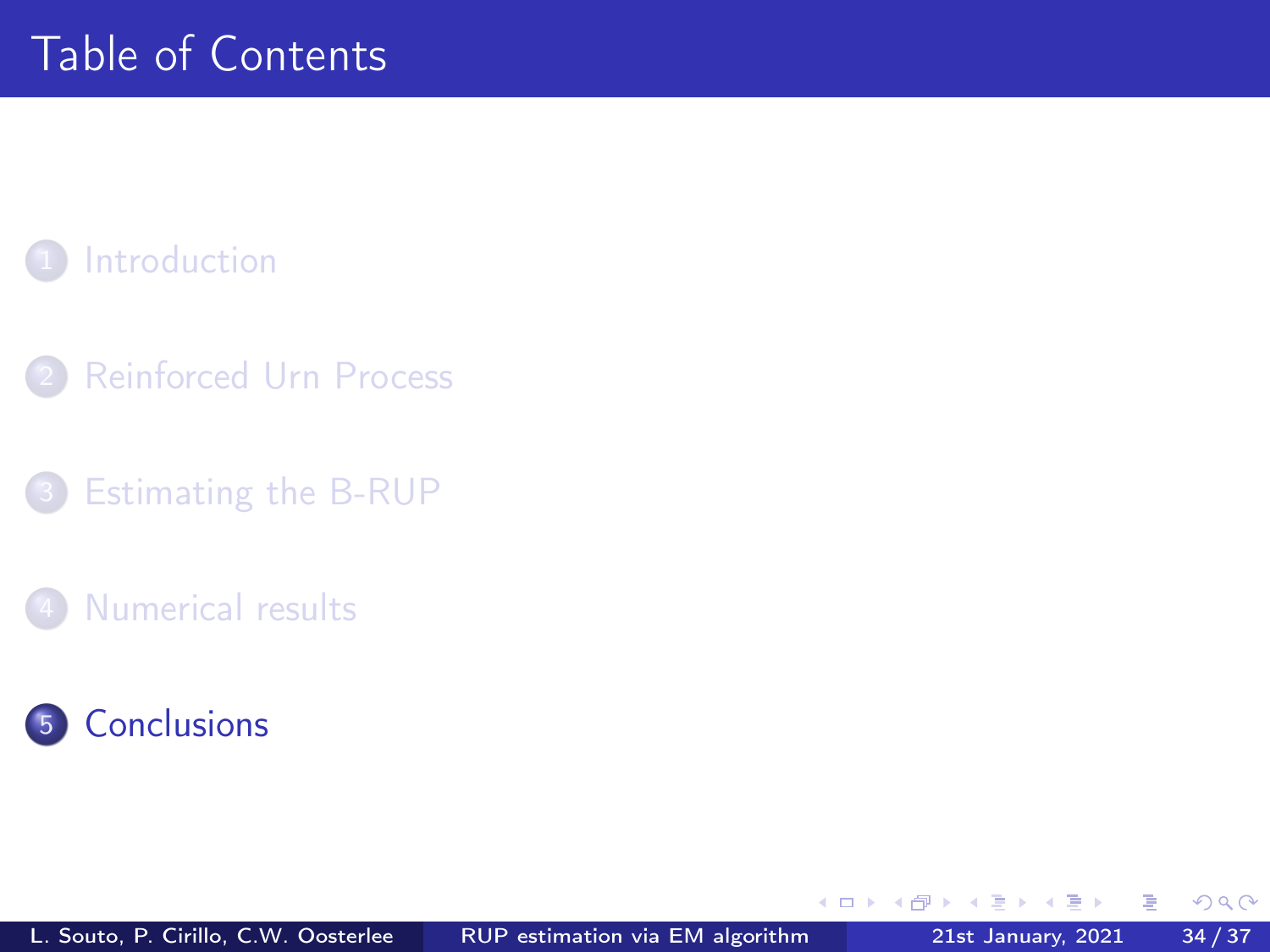- The B-RUP can be used in an objective way to model coupled lifetimes.
- It has the advantage of allowing for expert's knowledge, typical of Bayesian methods.
- Assuming independence in the lifetimes can lead to both overpricing and underpricing, depending on the age difference.
- Ignoring censoring and truncation overestimates the dependence and underestimates life expectancy.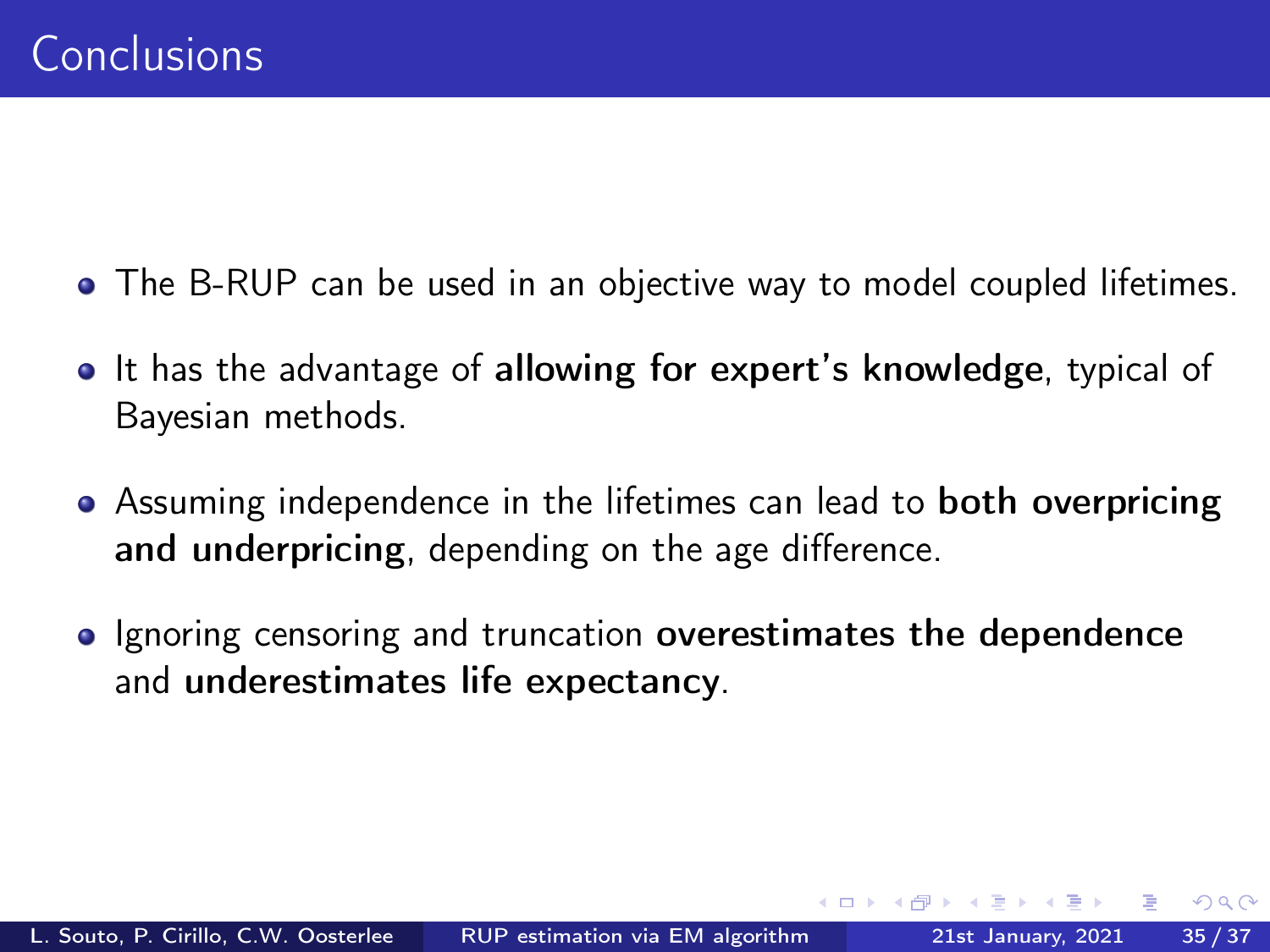- <span id="page-35-1"></span>Paolo Bulla, Pietro Muliere, and Steven G. Walker. Bayesian Nonparametric Estimation of a Bivariate Survival Function. Statistica Sinica, 17(3): 427–444, 2007.
- <span id="page-35-2"></span>Edward W. Frees, Jacques Carriere, and Emiliano Valdez. Annuity valuation with dependent mortality. The Journal of Risk and Insurance, 63(2): 229–261, 1996.
- <span id="page-35-0"></span>Stephen G. Walker and Pietro Muliere. Beta-Stacy Processes and a Generalization of the Pólya-Urn Scheme. The Annals of Statistics, 25(4): 1762–1780, 1997.

 $\Omega$